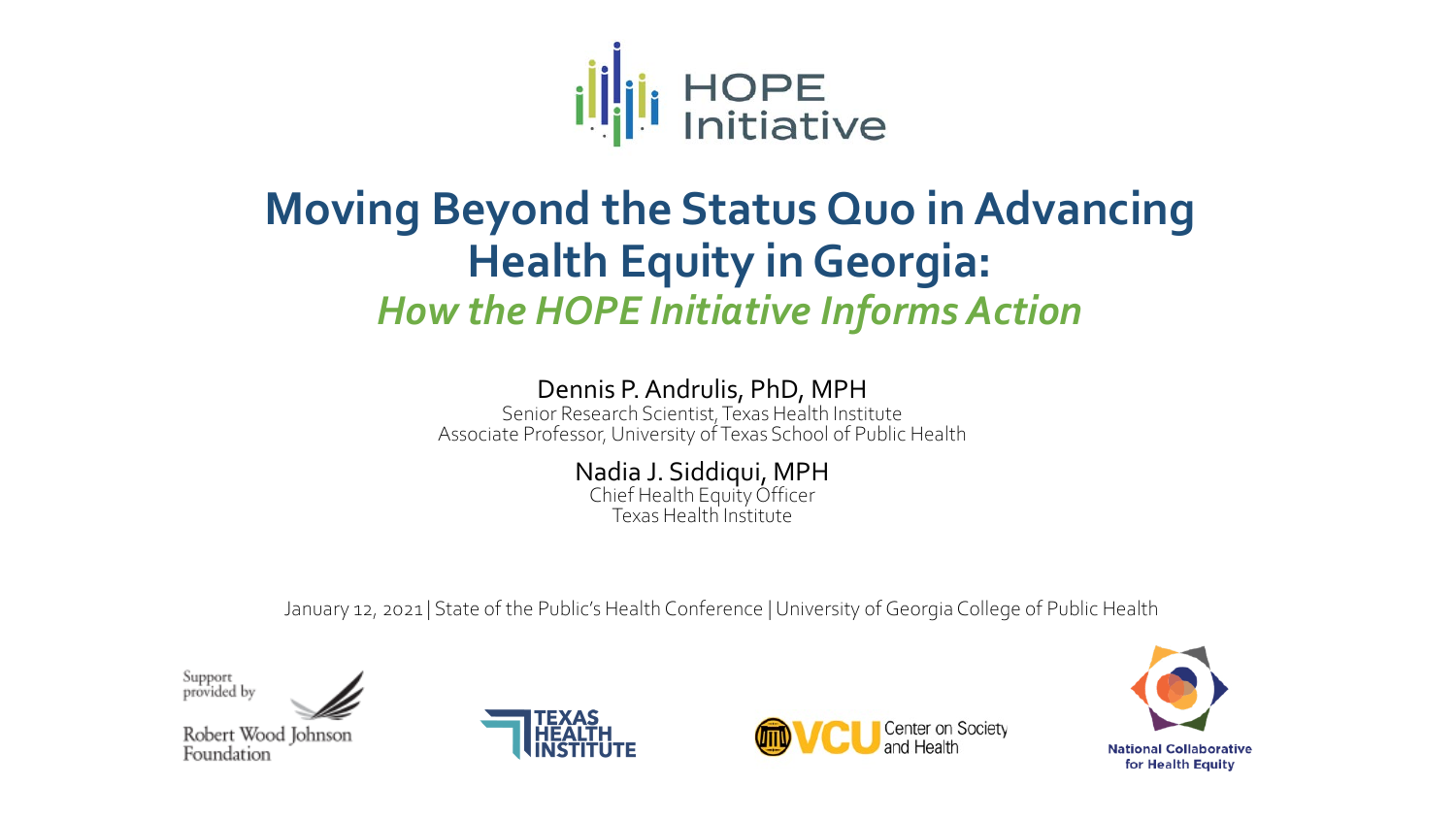## About Texas Health Institute

We are an **independent, non-profit, non-partisan** public health institute in Texas

### **OUR VISION**

Healthy People, Healthy Communities

**OUR MISSION** To advance the health of all



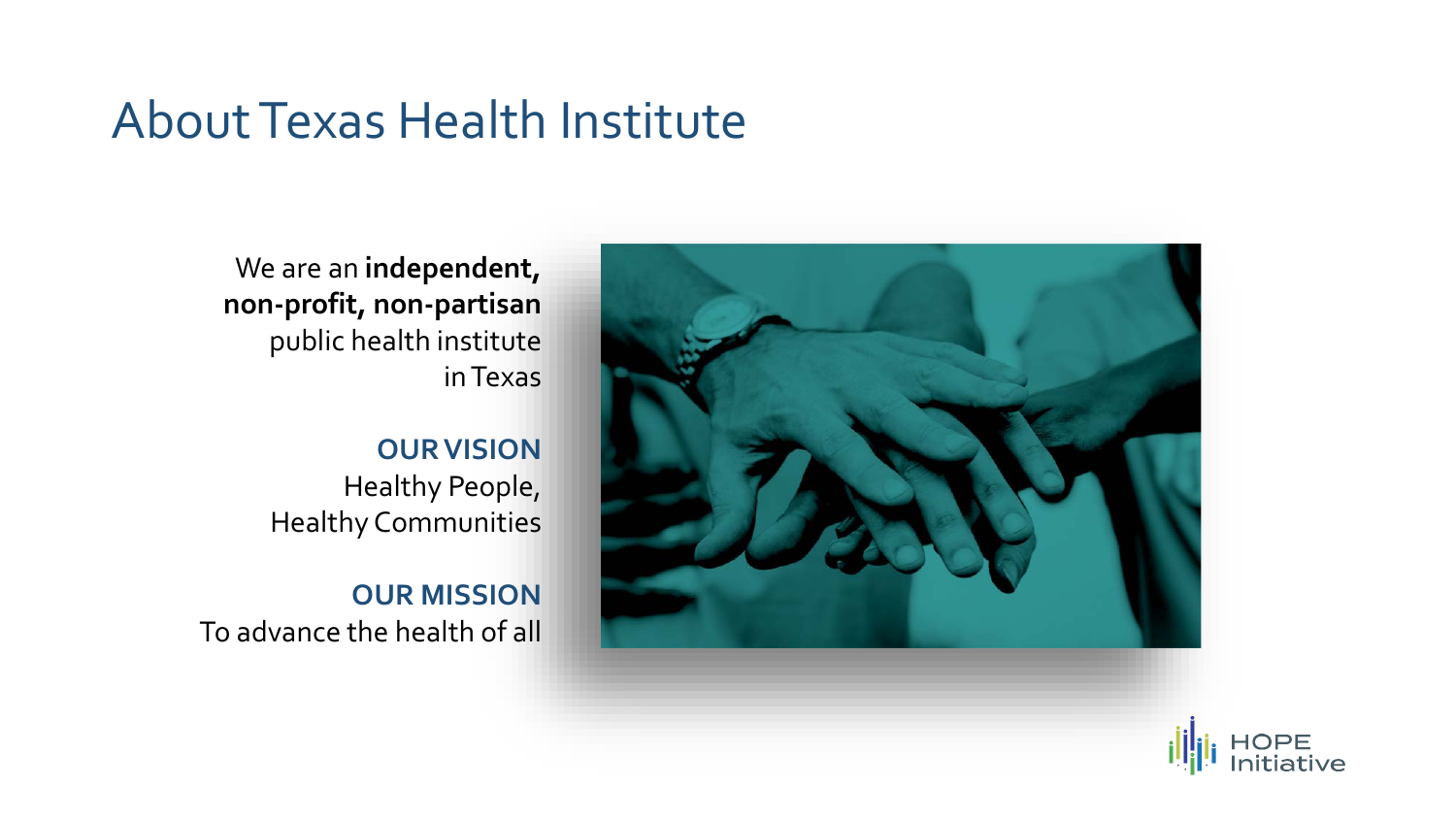# **Overview**

- What is Health Equity?
- What is the HOPE Initiative?
- What does HOPE measure?
- What does HOPE tell us about Georgia?
- How can HOPE's findings be used to advance action?

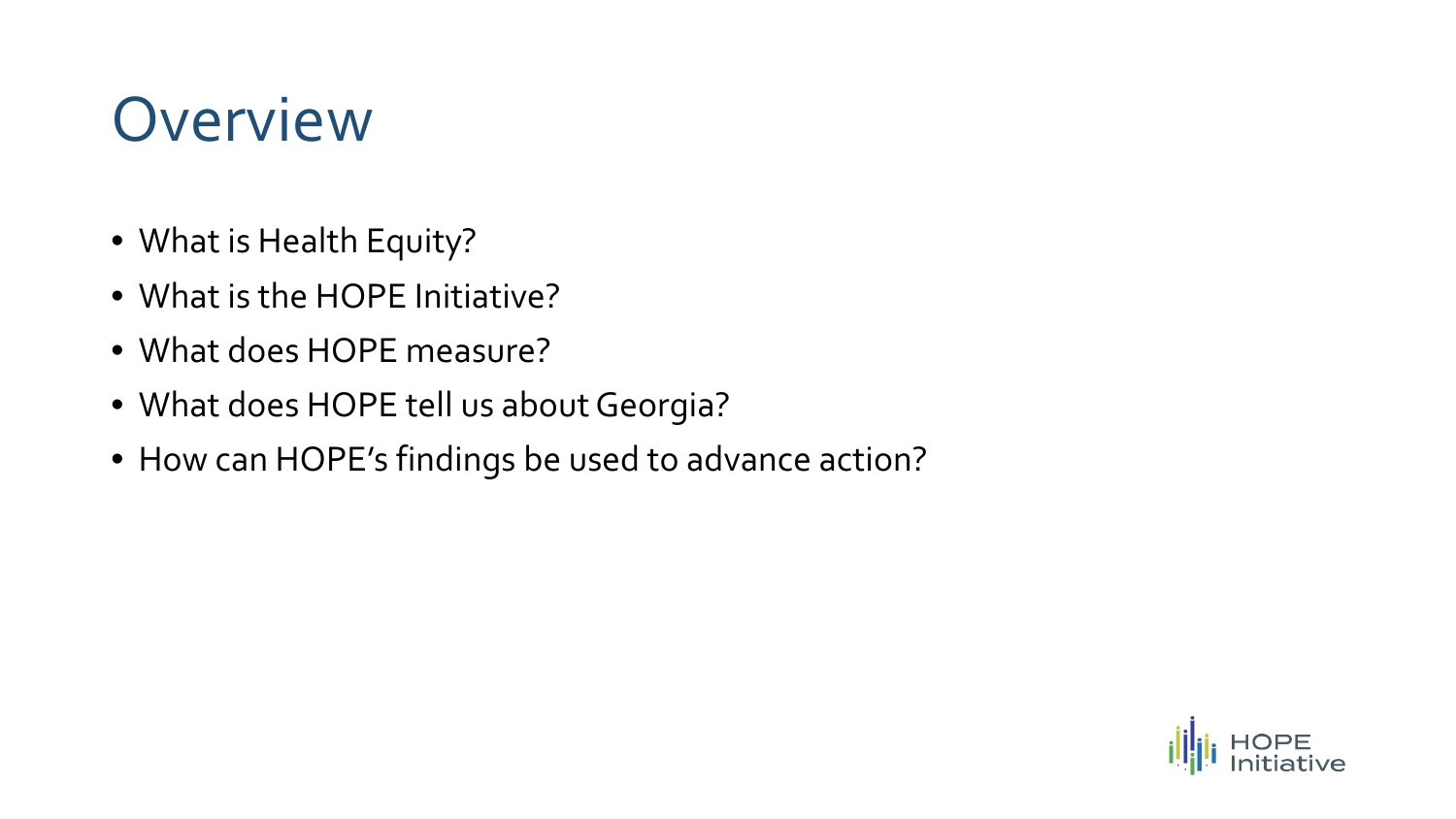# Defining Health Equity

## Everyone has a fair and just opportunity to be as healthy as possible.

This requires removing obstacles to health such as poverty, discrimination, and their consequences, including powerlessness and lack of access to good jobs with fair pay, quality education and housing, safe environments, and health care.

*Braveman et al., 2017*

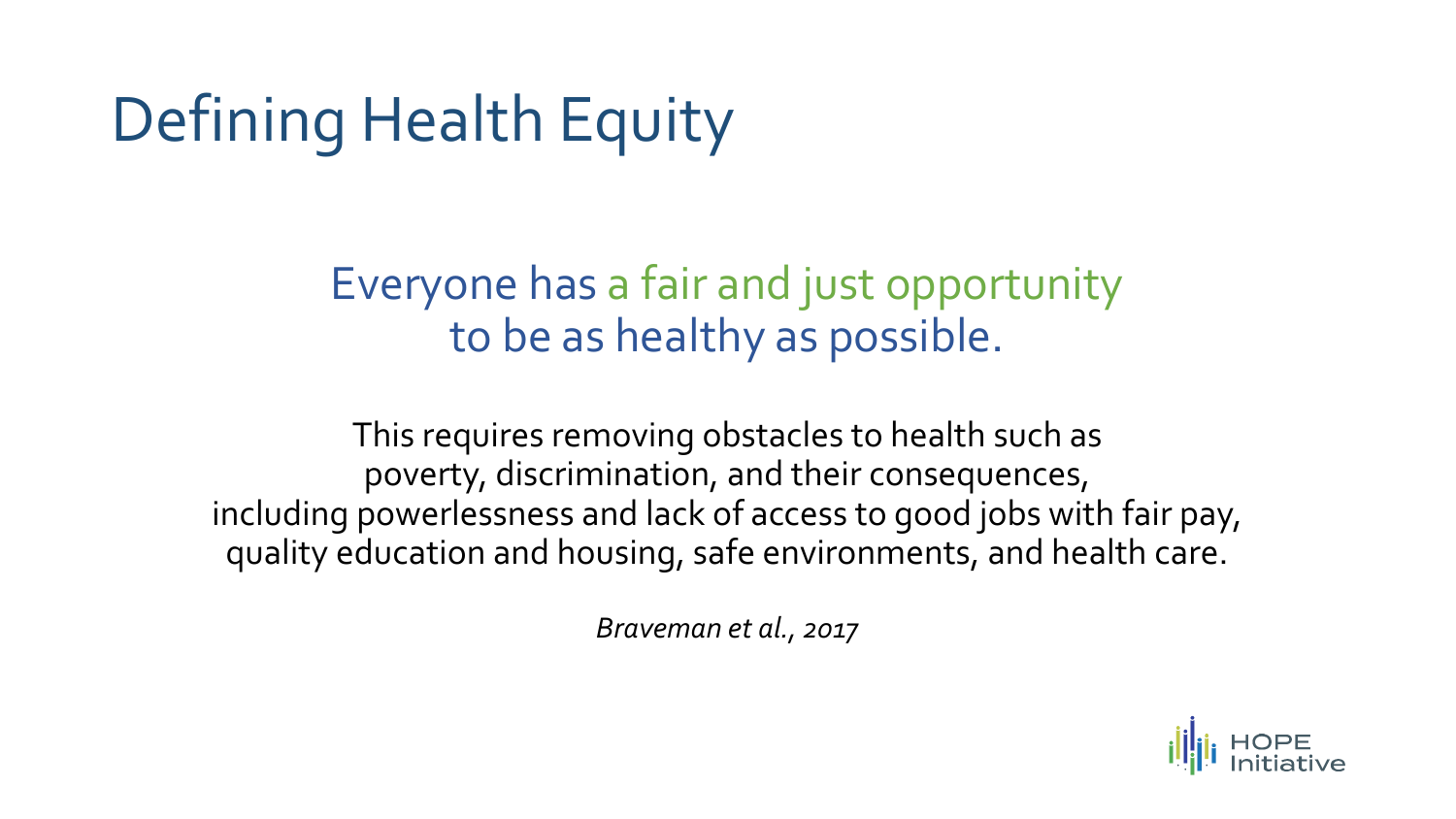# What is the HOPE Initiative?



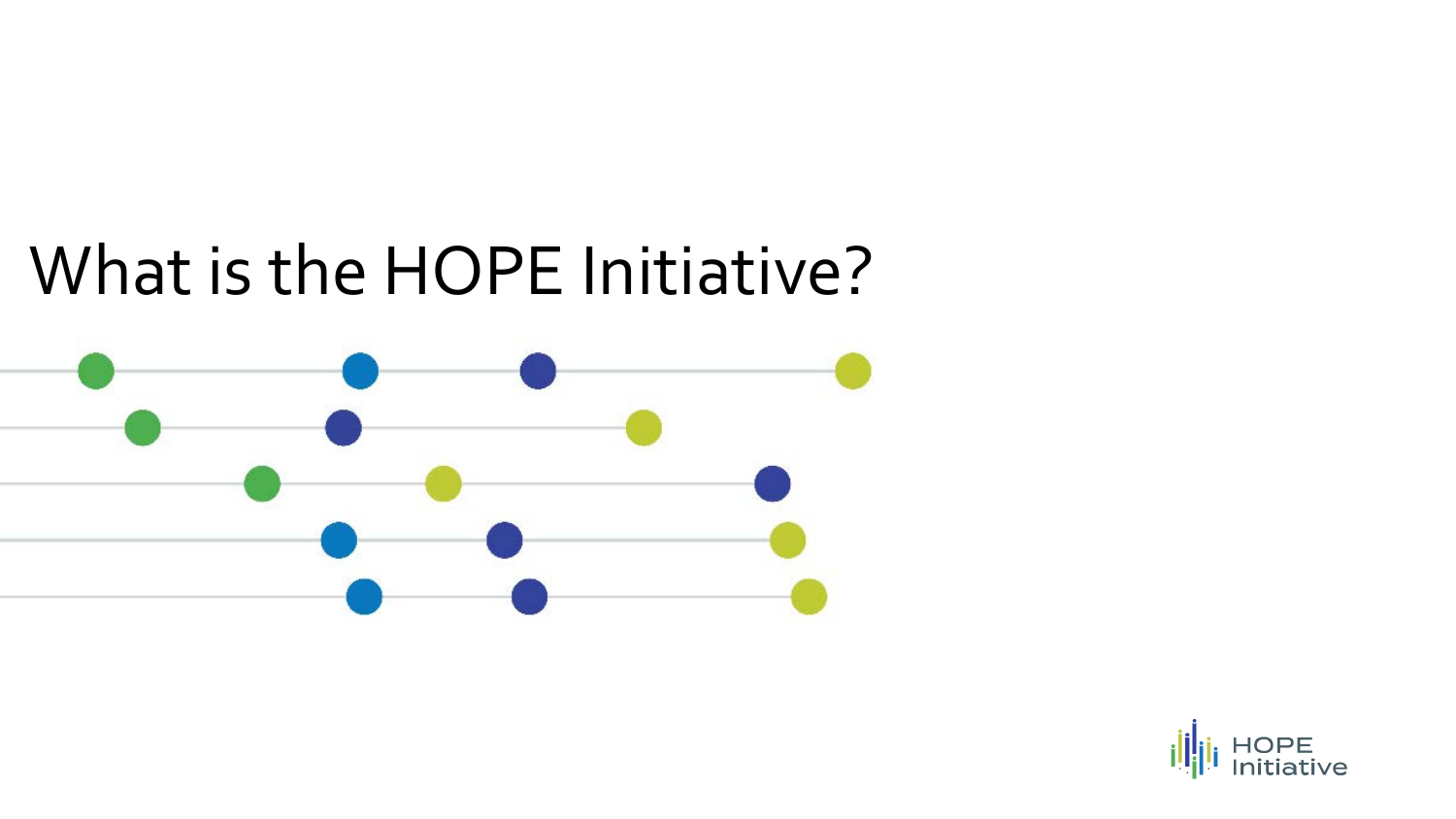## About the HOPE Initiative

**THE HEALTH OPPORTUNITY & EQUITY (HOPE) INITIATIVE**

HOPE provides **a new opportunity approach and actionable data** to help our nation and states move beyond measuring disparities to spurring action toward health equity.







Support<br>provided by

Robert Wood Johnson Foundation

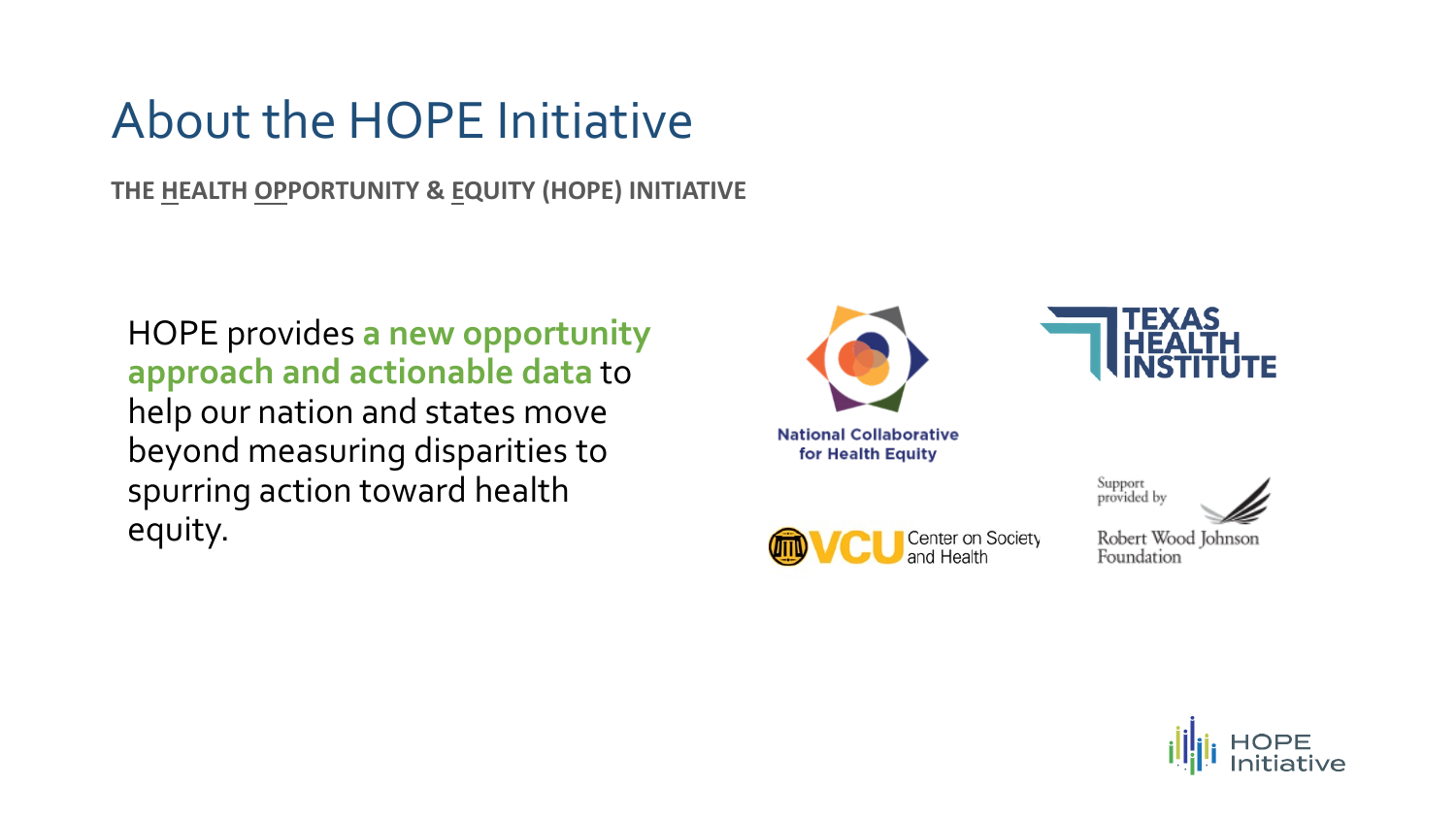## HOPE Partners

- Funded by Robert Wood Johnson Foundation
- Lead Investigators:
	- Gail Christopher, DN, National Collaborative for Health Equity (PI)
	- Dennis Andrulis, PhD, MPH, Texas Health Institute (Co-PI)
	- Derek Chapman, PhD, VCU Center on Society & Health (Co-PI)
- National Advisory Committee:
	- Led by David Williams, PhD, MPH, Harvard T.H. Chan School of Public Health

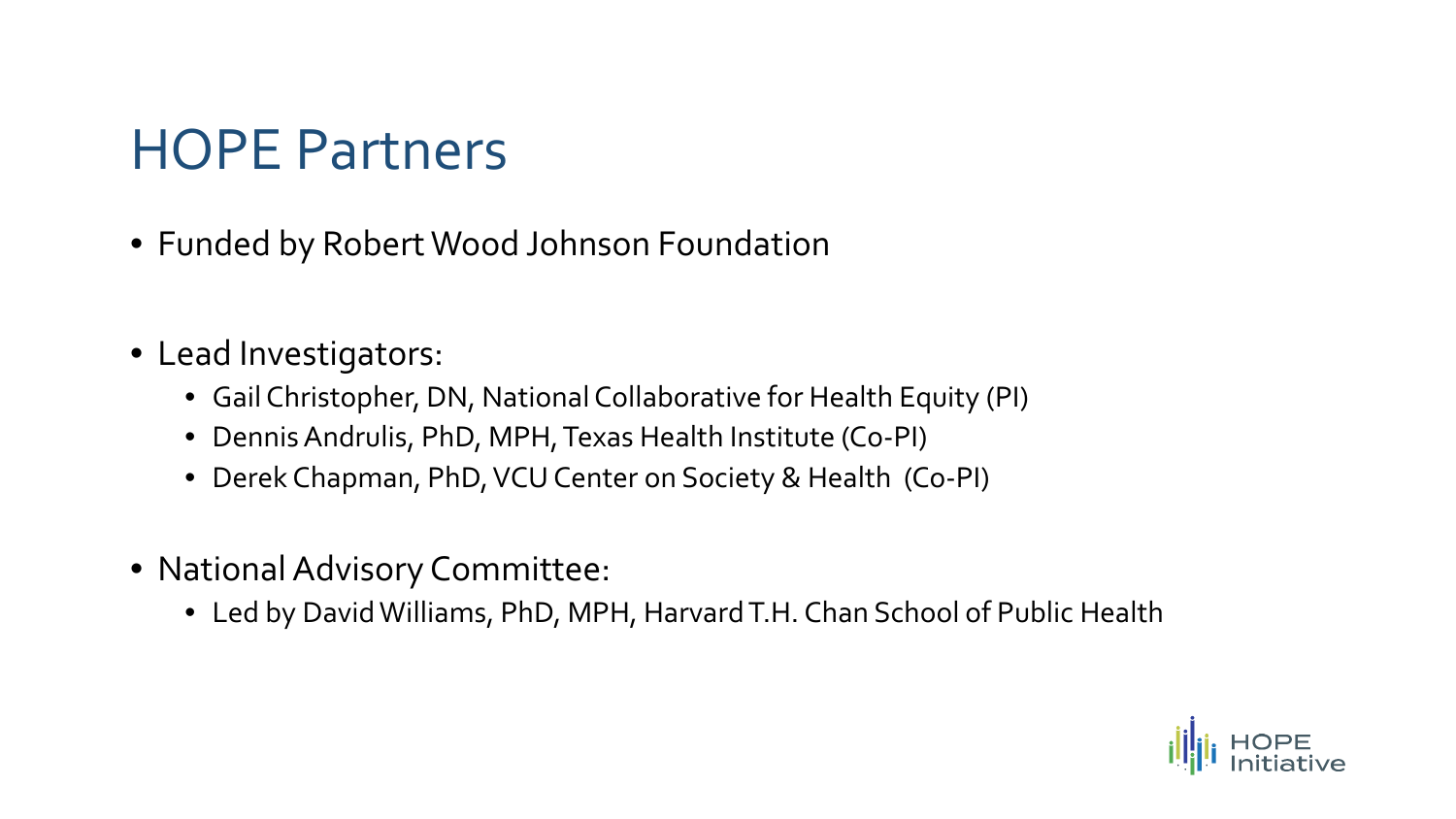#### HOPE's New Interactive Data Platform Launched in November 2020 *www.HopeInitiative.org*





#### The HOPE Initiative

The HOPE Initiative provides an interactive data tool designed to help states and the country move beyond measuring disparities to spurring action toward health equity. HOPE tracks social determinants of health and health outcomes by race, ethnicity, and socioeconomic status. Indicators are organized into five domains-one for health outcomes and four domains that influence longevity and well-being. Our unique analyses use an opportunity framework to set

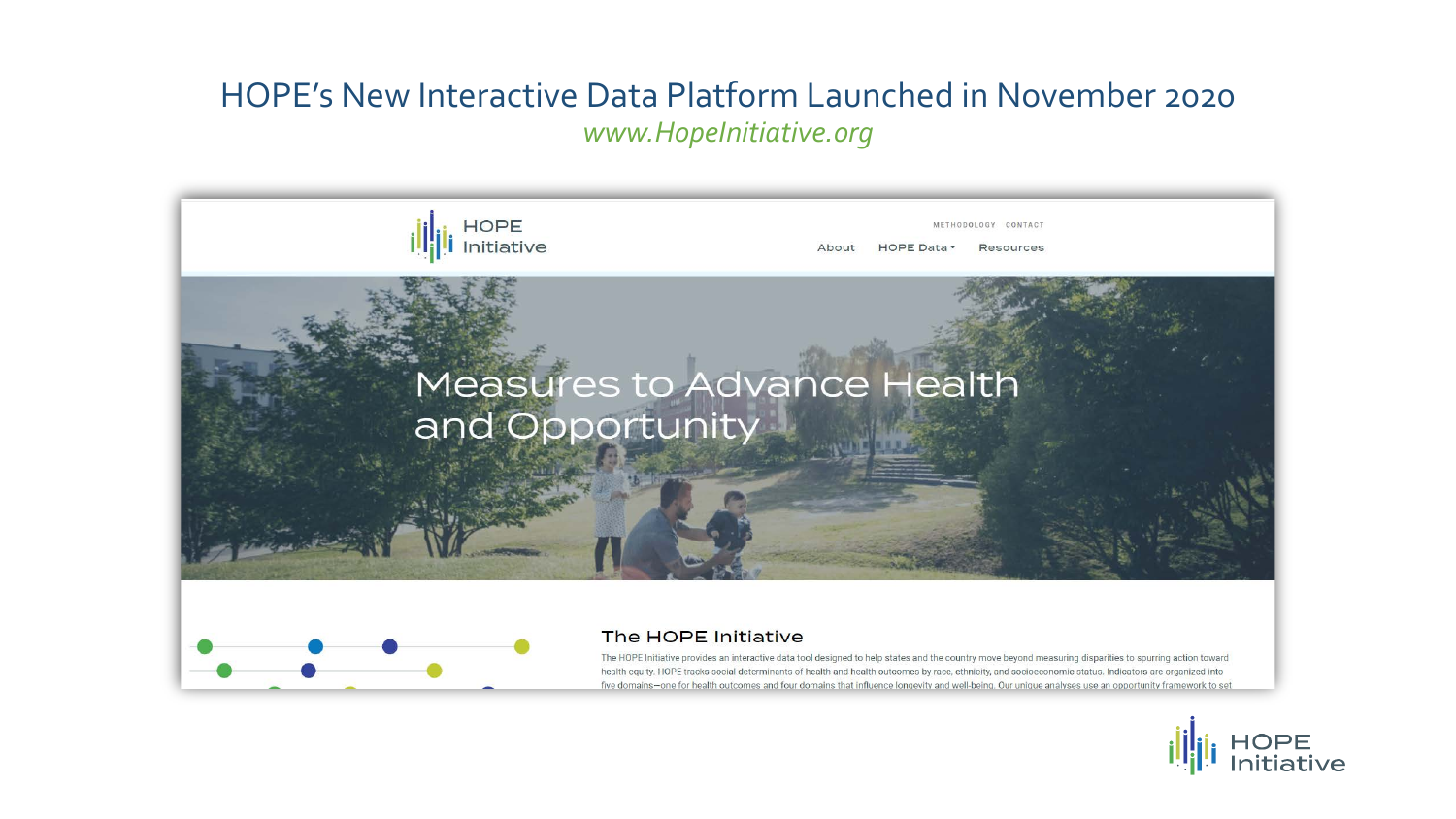## HOPE's Data Featured in an Interactive Perspective in the

*New England Journal of Medicine*

https://www.nejm.org/doi/full/10.1056/NEJMp2029139



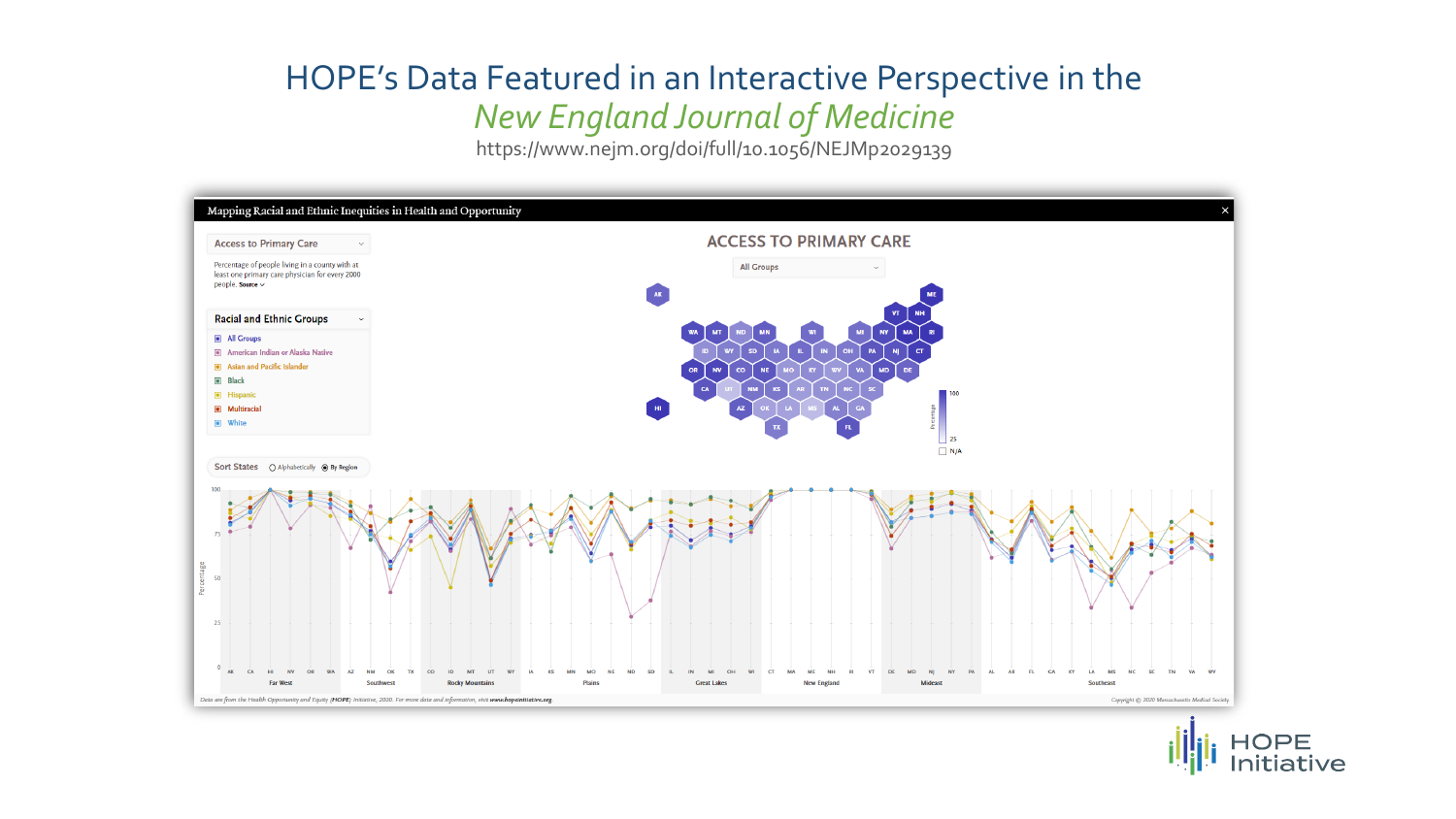## Value of HOPE in Current Times

- Provides a starting point on journey to achieving racial and health equity
- Rethinking disparities and inequities to consider what's possible
- Identifies similarities and differences in opportunity and health across racial/ethnic groups with implications for shaping programs and policies
- Grounded in the social determinants of health
- New opportunities to advance equity in the Biden Administration

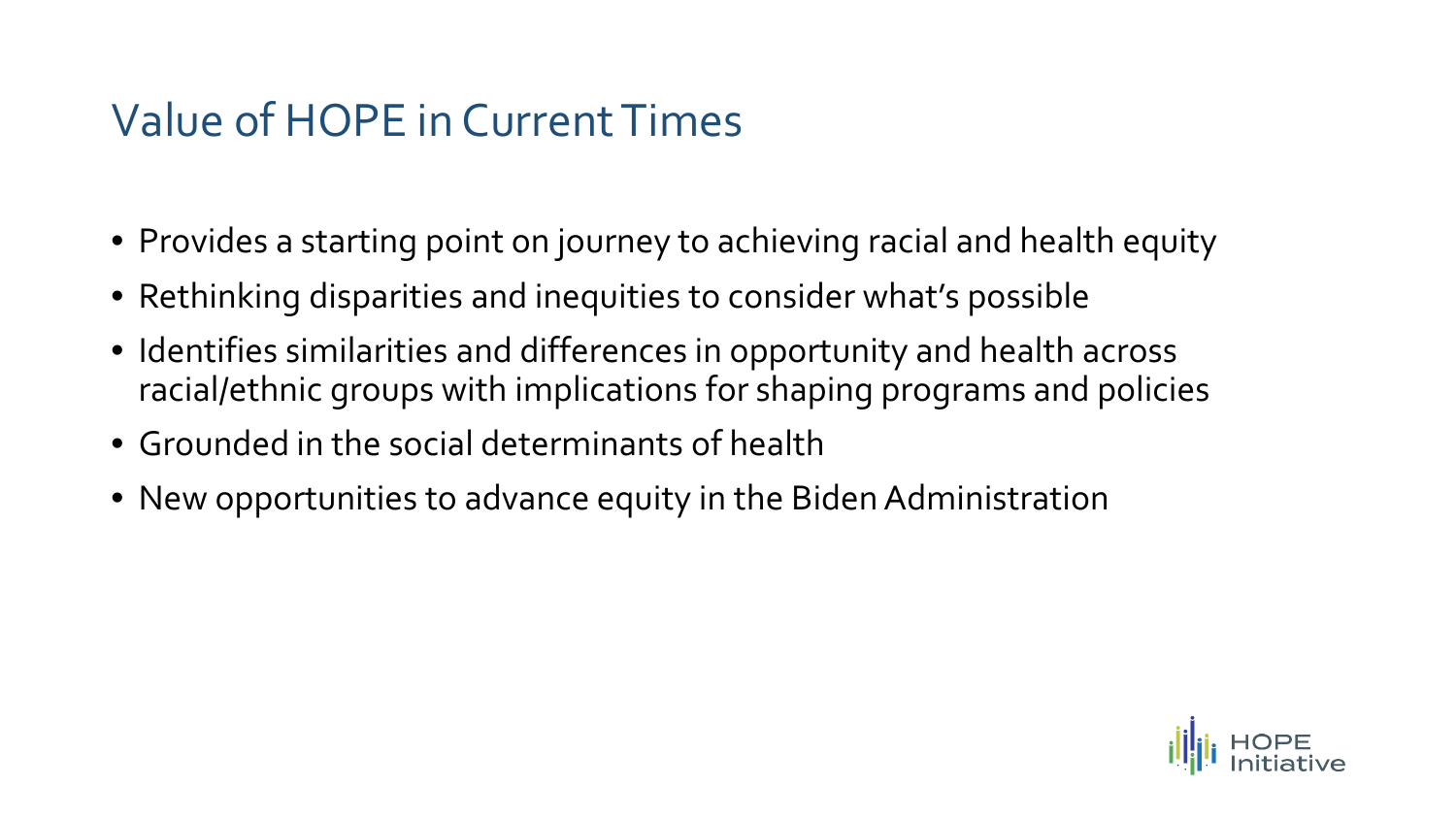### HOPE's Unique Value & Contribution

#### Centered in Equity *Its design, data, and measurement are centered in equity* Opportunity Frame *Instead of deficits and disparities, it focuses on opportunities for all* HOPE Goals *Sets aspirational, yet achievable evidence-based equity goals* Distance to Goal *Measures what it will take our nation and states to achieve equity goals* HOPE's Unique Features

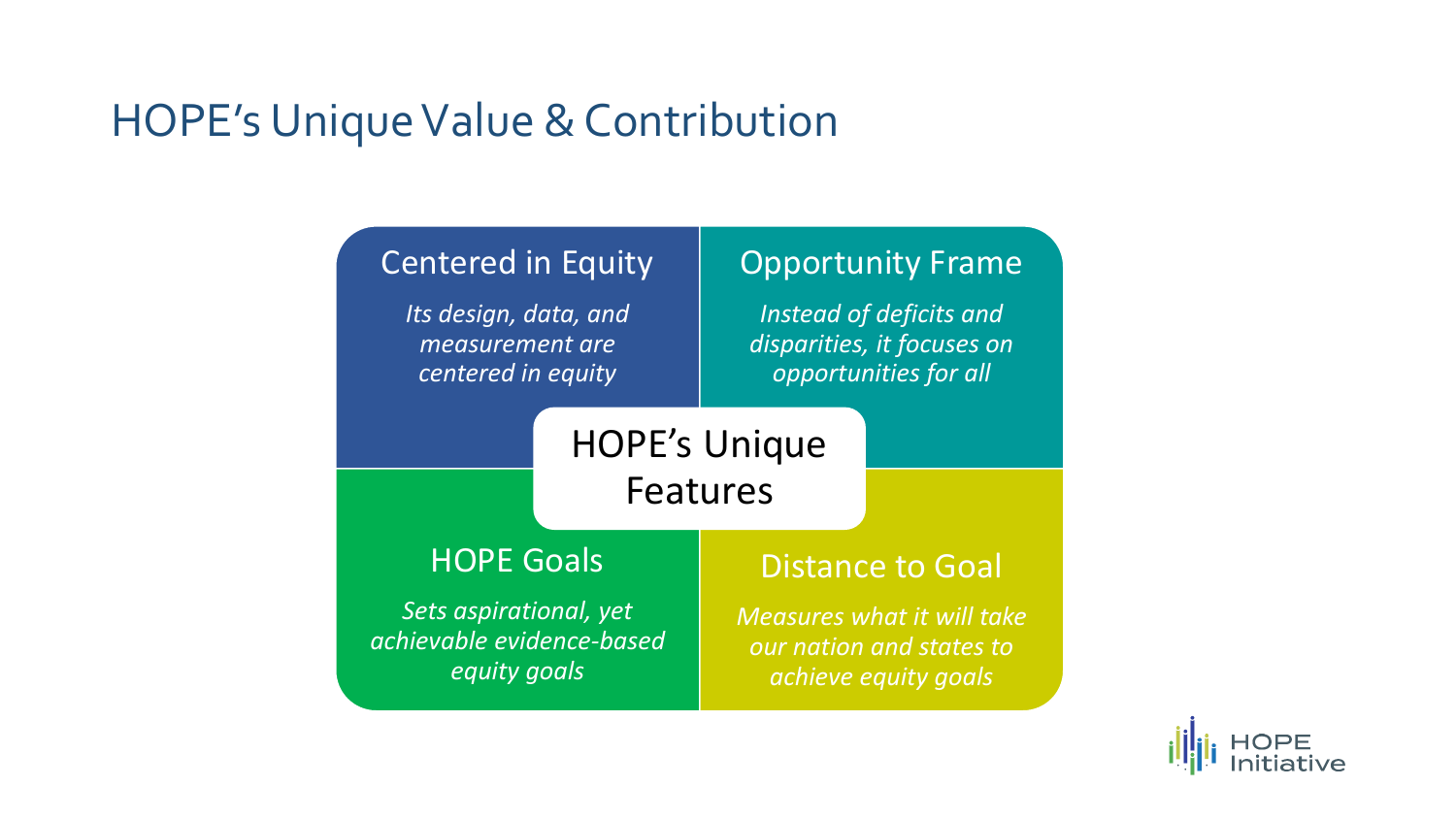# What Does HOPE Measure?



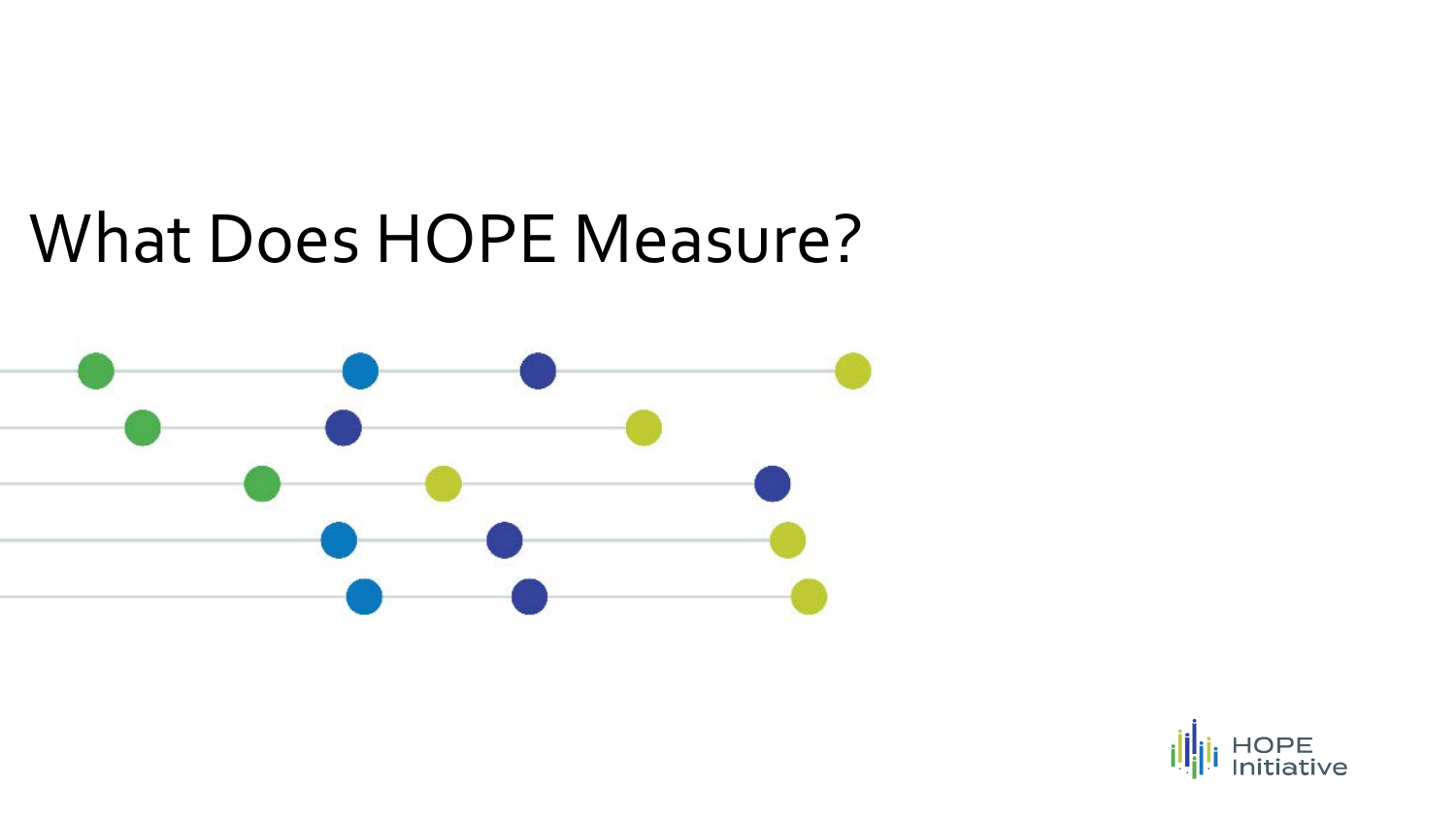## What Does HOPE Measure?

### *27 conditions that are modifiable by policy and action*

| <b>Health</b><br><b>Outcomes</b> | Socioeconomic<br><b>Factors</b> | <b>Community &amp; Safety</b><br><b>Factors</b> | <b>Physical</b><br>Environment | Access to<br><b>Health Care</b> |
|----------------------------------|---------------------------------|-------------------------------------------------|--------------------------------|---------------------------------|
| Adult health status              | Livable income                  | Low poverty concentration                       | Home ownership                 | Access to primary care          |
| Mental health status             | Affordable housing              | Low murder rate                                 | Housing quality                | Access to psychiatric care      |
| Child health status              | Post-secondary education        | Low sexual assault rate                         | Low liquor store density       | Health insurance                |
| Premature mortality              | Connected youth                 | Low physical assault rate                       | Food security                  | Affordable health care          |
| Infant mortality                 | Preschool enrollment            | Low robbery rate                                |                                | Usual source of care            |
| Low birth weight                 | Employment                      |                                                 |                                | Colorectal cancer screening     |
|                                  |                                 |                                                 |                                |                                 |

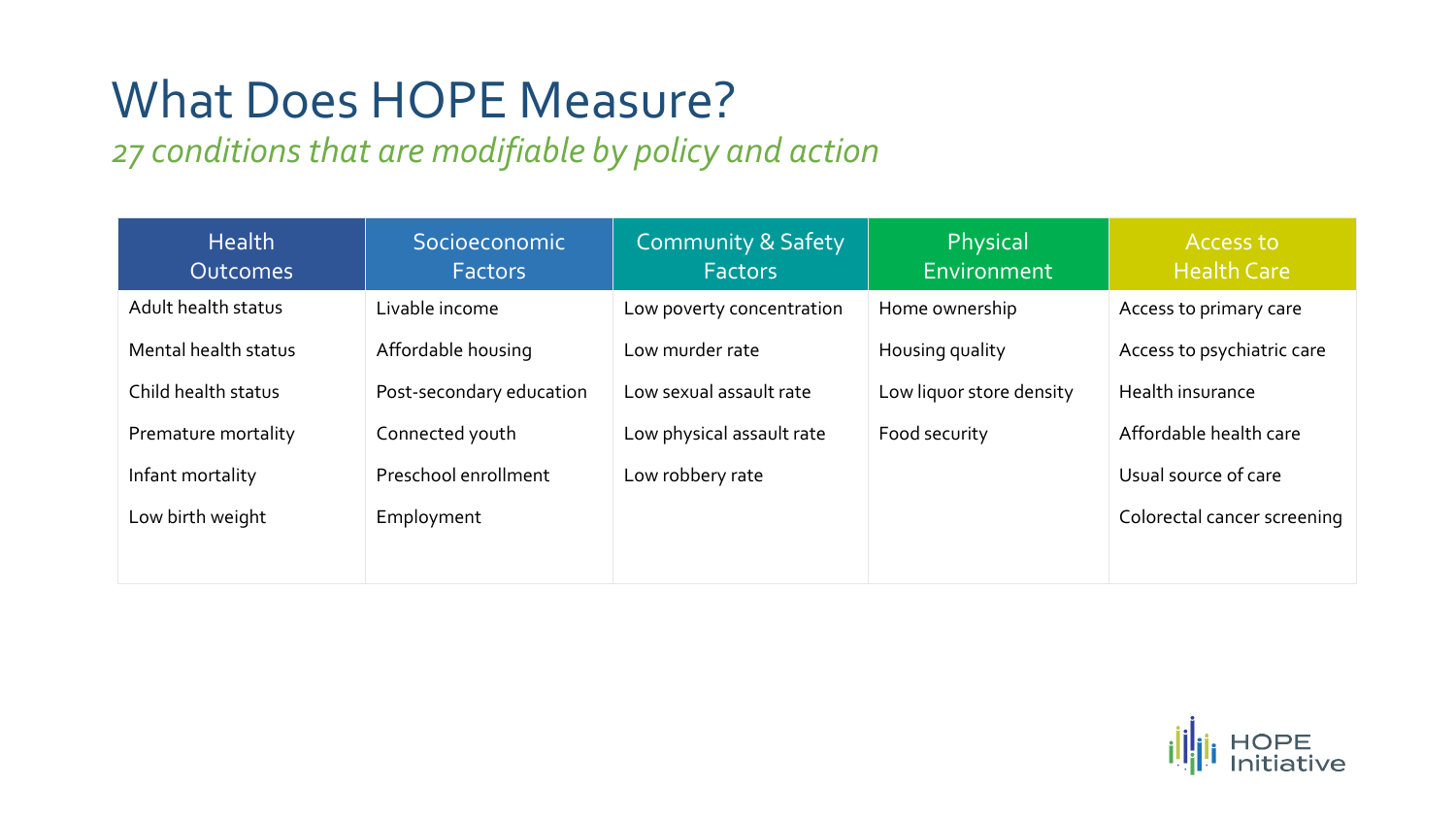## What Does HOPE Tell Us?

HOPE provides **a roadmap and actionable data** to help national and state leaders chart a path for achieving equity in opportunity and health

- **27 Indicators**
- **By Population Group**
	- Race and Ethnicity
	- Income
	- Education
- **By Geography**
	- **National**
	- State



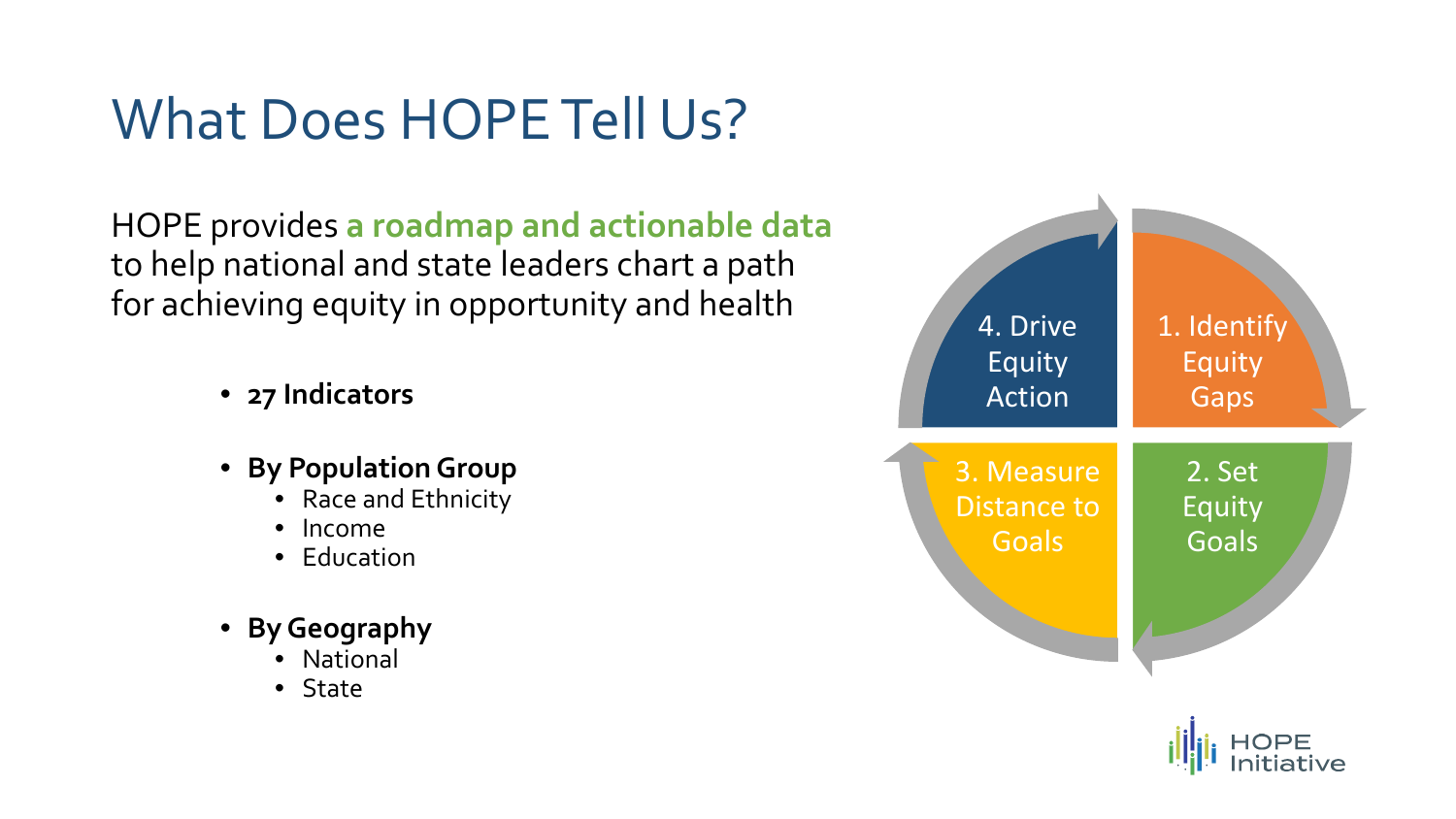# 1. Identify Equity Gaps

- HOPE helps our nation and states identify:
	- How different racial, ethnic, and socioeconomic populations are faring on opportunity and health
	- How wide equity gaps are for different population groups
	- Which groups are most affected



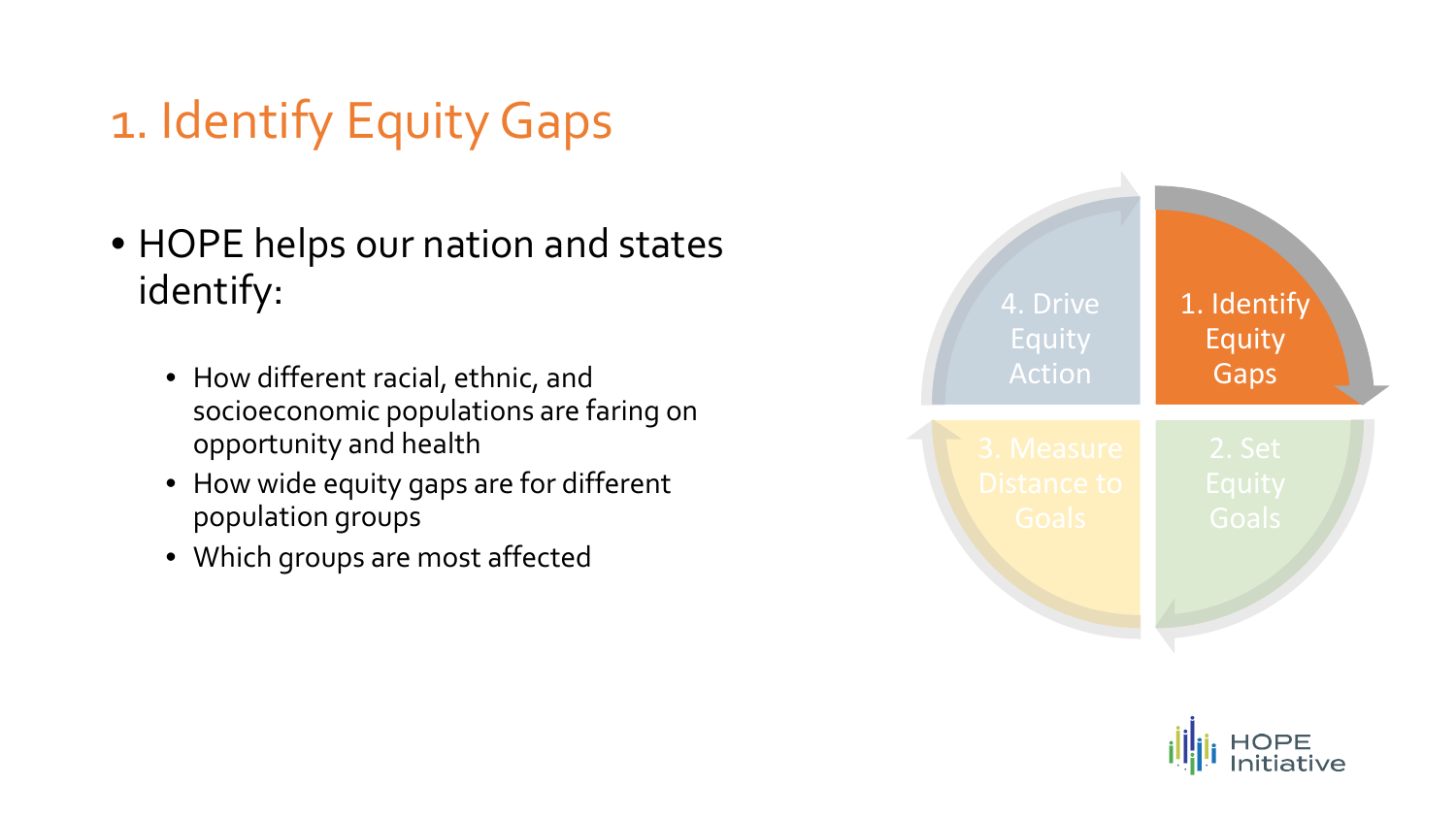## 2. Set Equity Goals

- HOPE helps our nation and states set equity goals that are:
	- Aspirational, yet achievable
	- Average of best rates achieved across top 5 states
	- Based on education and income, not on race
	- Can be applied at any geographic level
	- Benchmarks to measure progress toward equity



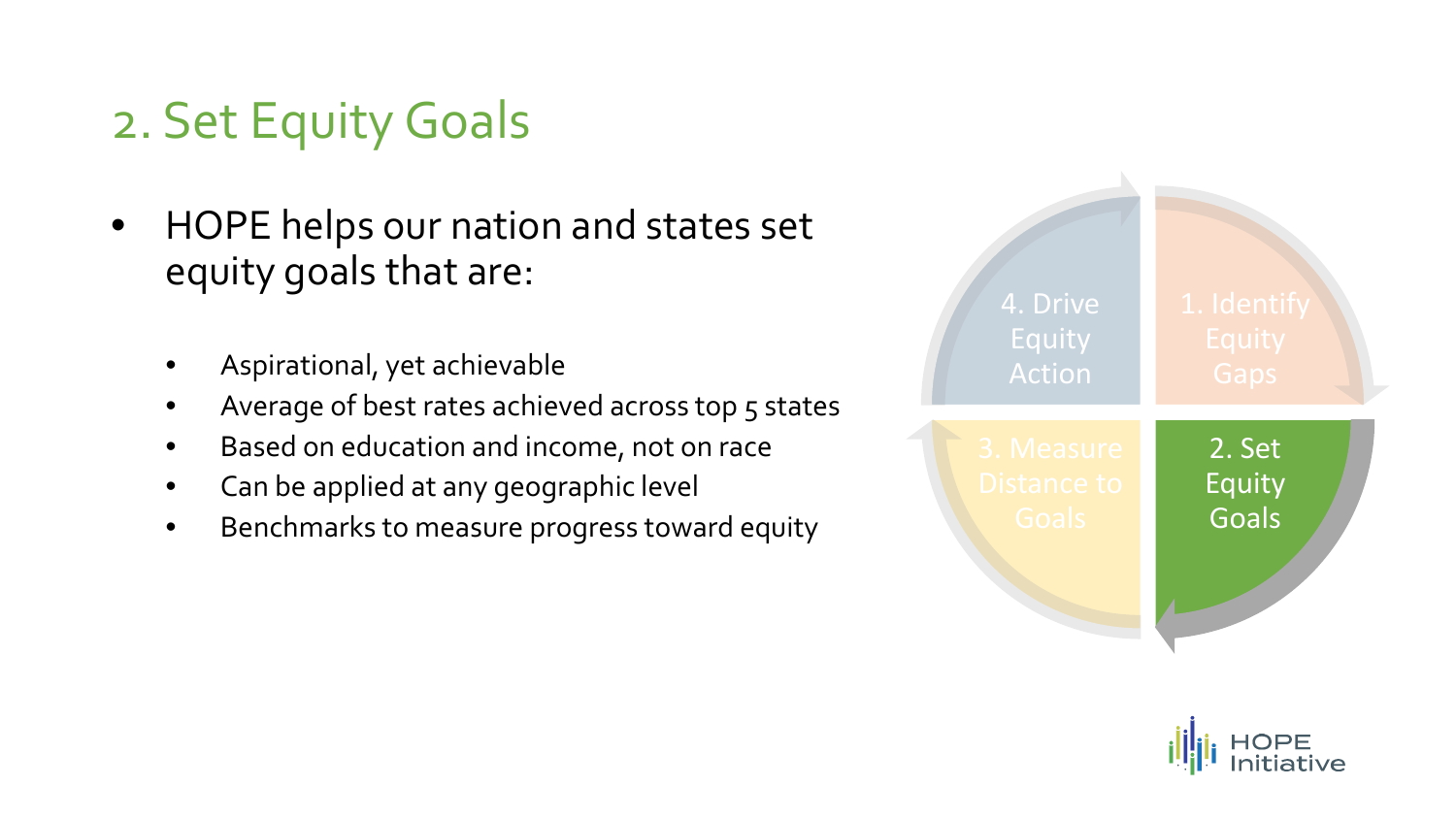## 3. Measure Distance to Goals

- HOPE helps our nation and states measure the "Distance to Goal" or the progress that must be made to achieve HOPE's equity goals
	- Overall
	- By Race and Ethnicity
	- By Socioeconomic Status



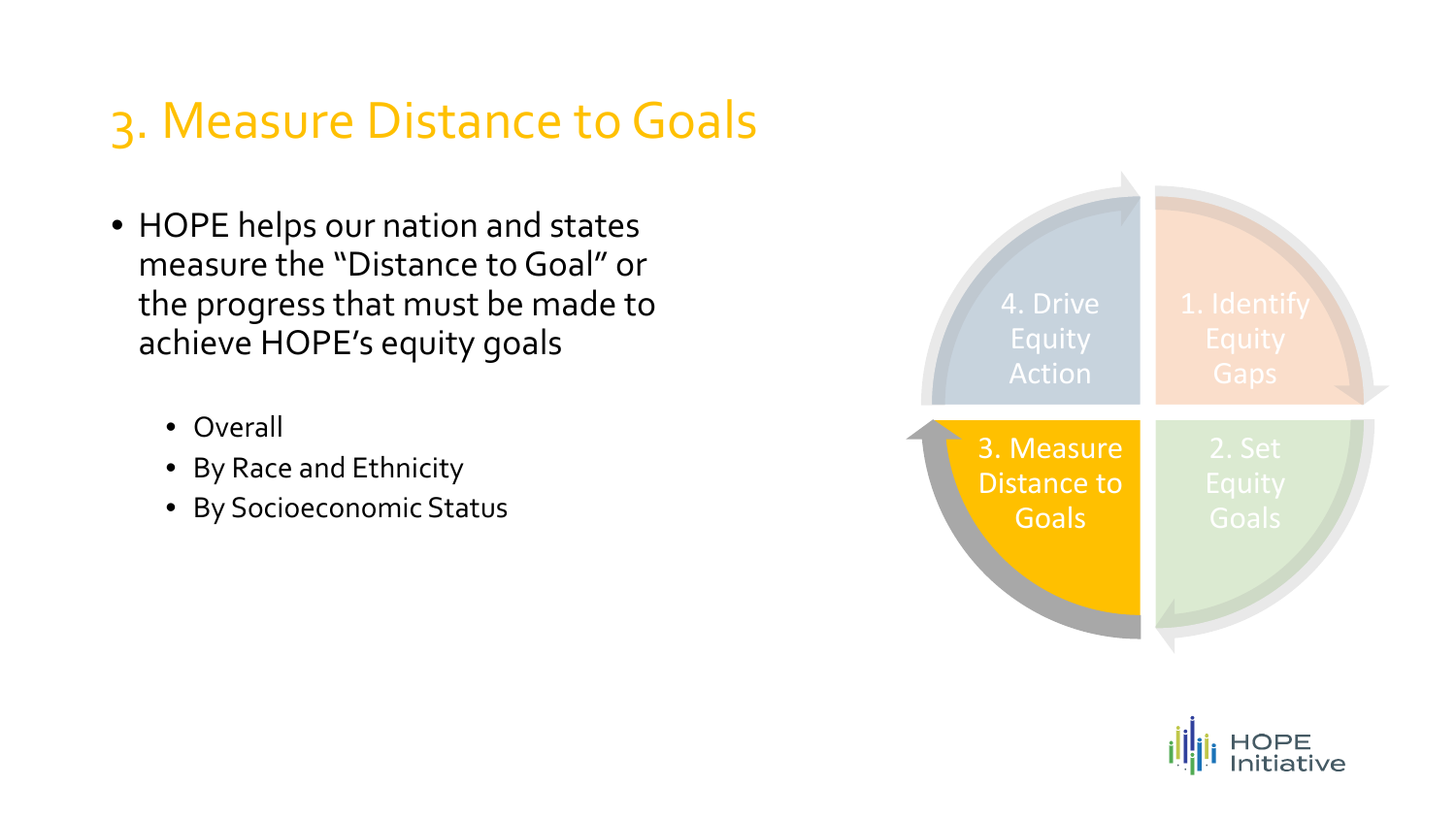## 4. Drive Equity Action

- HOPE helps drive equity action by:
	- Illuminating where "bright spots" exist across states that are effectively closing equity gaps
	- Encouraging "learning" to identify what policies, programs and conditions have enabled these states to close equity gaps
	- Inspiring "evidenced-informed" actions



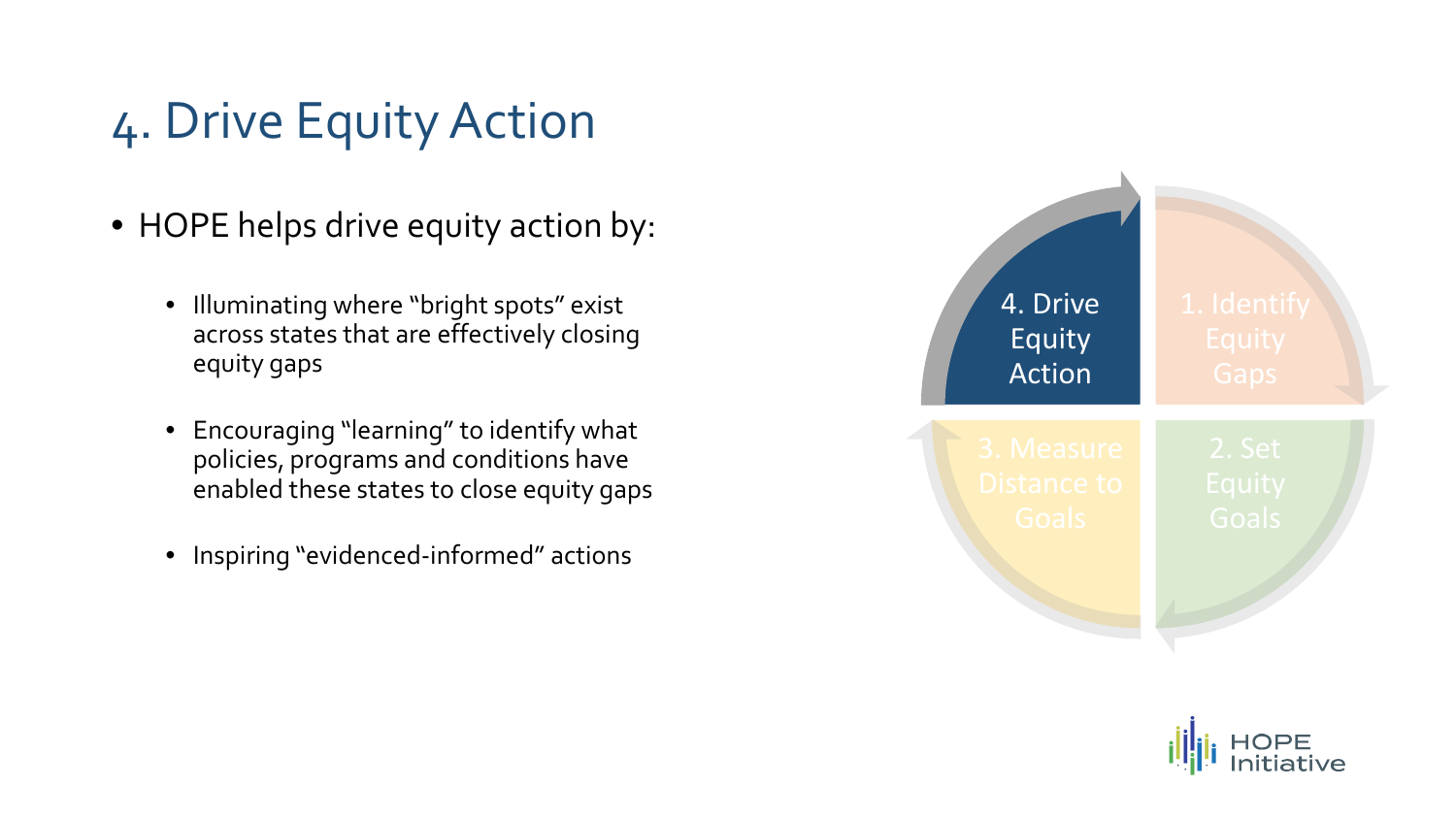# What Does HOPE Tell Us About Georgia?



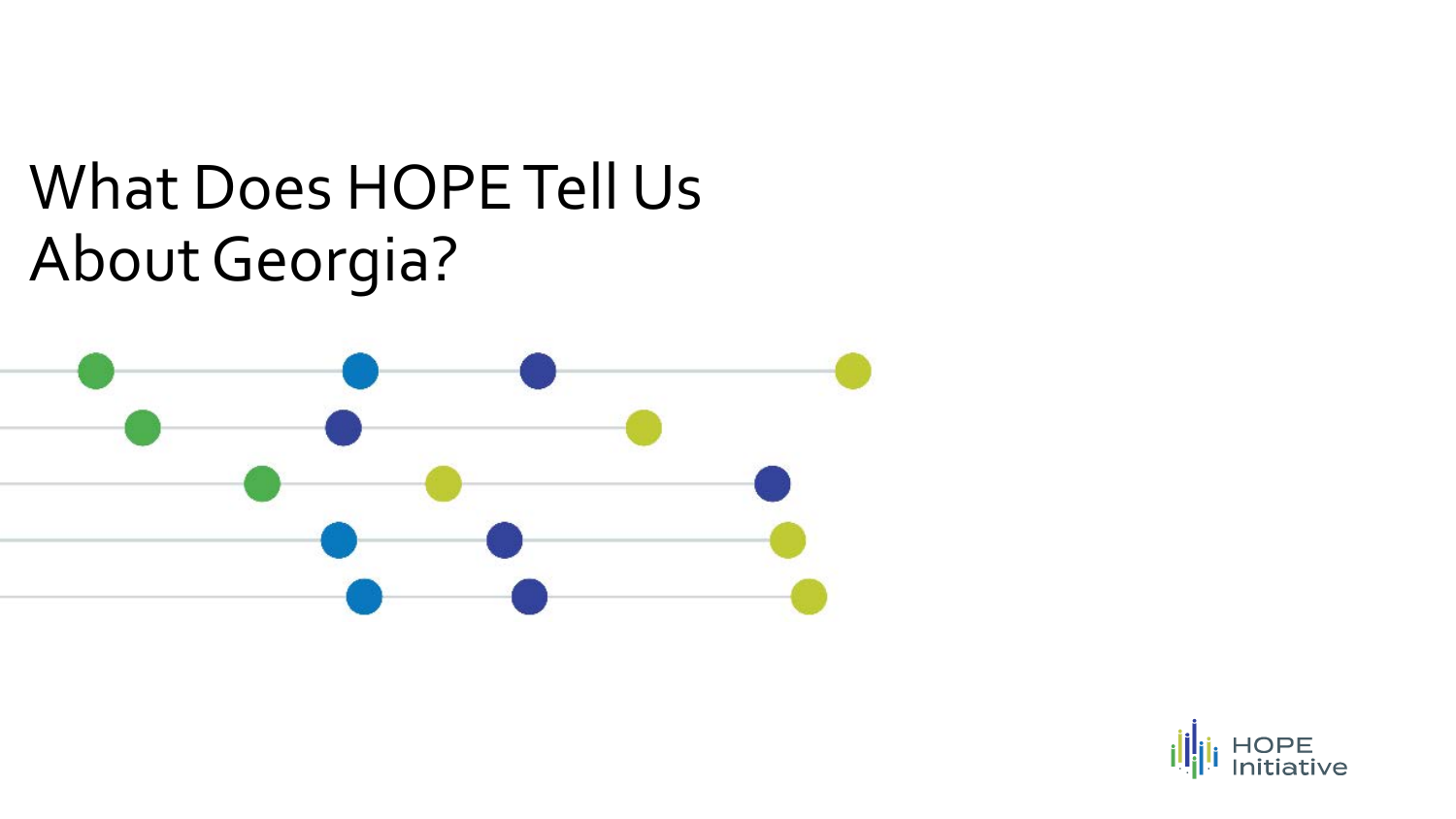Key Takeaway 1: According to HOPE Data, if all Georgians had the same opportunities as those with the best outcomes in the nation…

**3.0 Million** more would live in neighborhoods with low poverty

**2.0 million** more would live in households with a livable income

**2.0 million** more would have food security

**1.7 million** more adults would be in excellent or very good health

**Nearly 16,000** more adults 25-64 years would survive each year

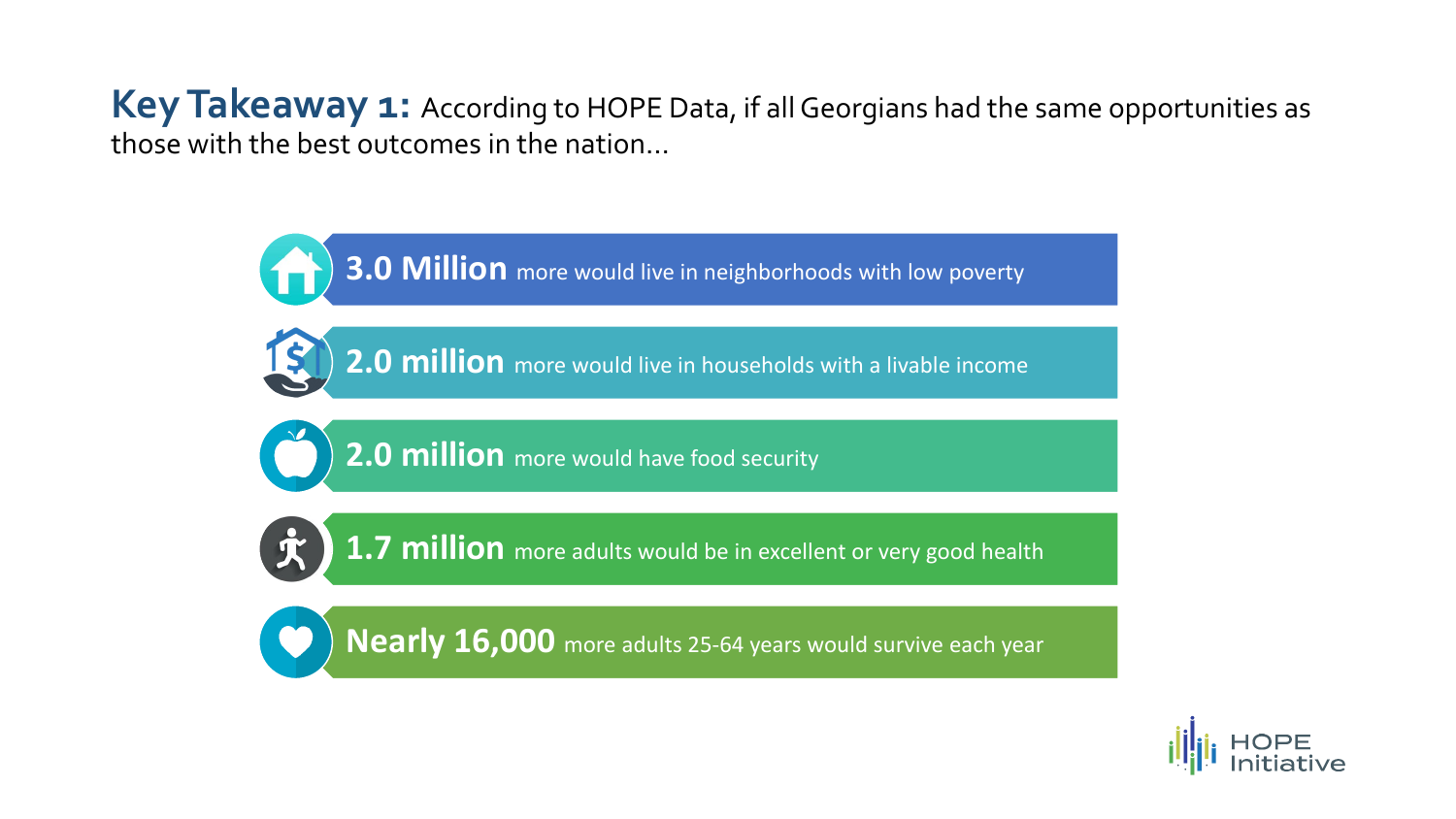**Key Takeaway 2:** But health and well-being in Georgia vary profoundly by race, ethnicity and socioeconomic status.

*Georgia ranks in the bottom half of all states on HOPE's indicators for health outcomes, physical environment, and access to health care.*

| <b>HEALTH OUTCOMES</b> | <b>SOCIAL &amp; ECONOMIC</b><br><b>FACTORS</b> | <b>COMMUNITY &amp;</b><br><b>SAFETY FACTORS</b> | <b>PHYSICAL</b><br><b>ENVIRONMENT</b> | <b>ACCESS TO HEALTH</b><br><b>CARE</b> |
|------------------------|------------------------------------------------|-------------------------------------------------|---------------------------------------|----------------------------------------|
| 37th                   | 25th                                           | 18th                                            | 30th                                  | 38th                                   |
| Domain score: 48       | Domain score: 56                               | Domain score: 62                                | Domain score: 73                      | Domain score: 34                       |

A state's domain ranking is based on **combined performance** on:

- **Distance to Goal ::** How far they have to go to achieve HOPE goals
- **Racial Inequity ::** How much variation there is across racial and ethnic groups

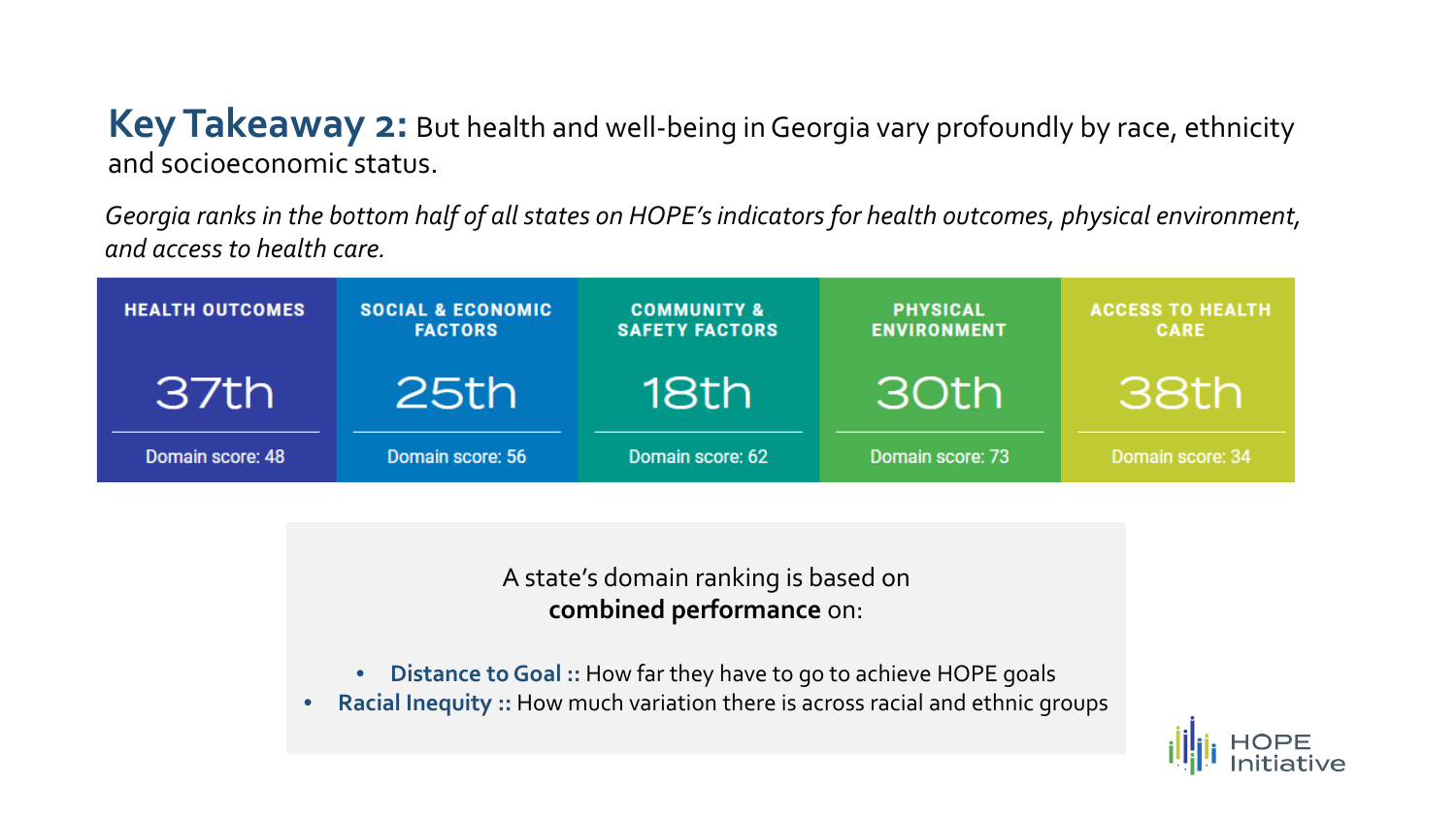Black (11.2) and Native American (10.5) infants have an infant mortality rate that is more than 4 times the HOPE Goal (2.5), and higher than all other infants in the state.





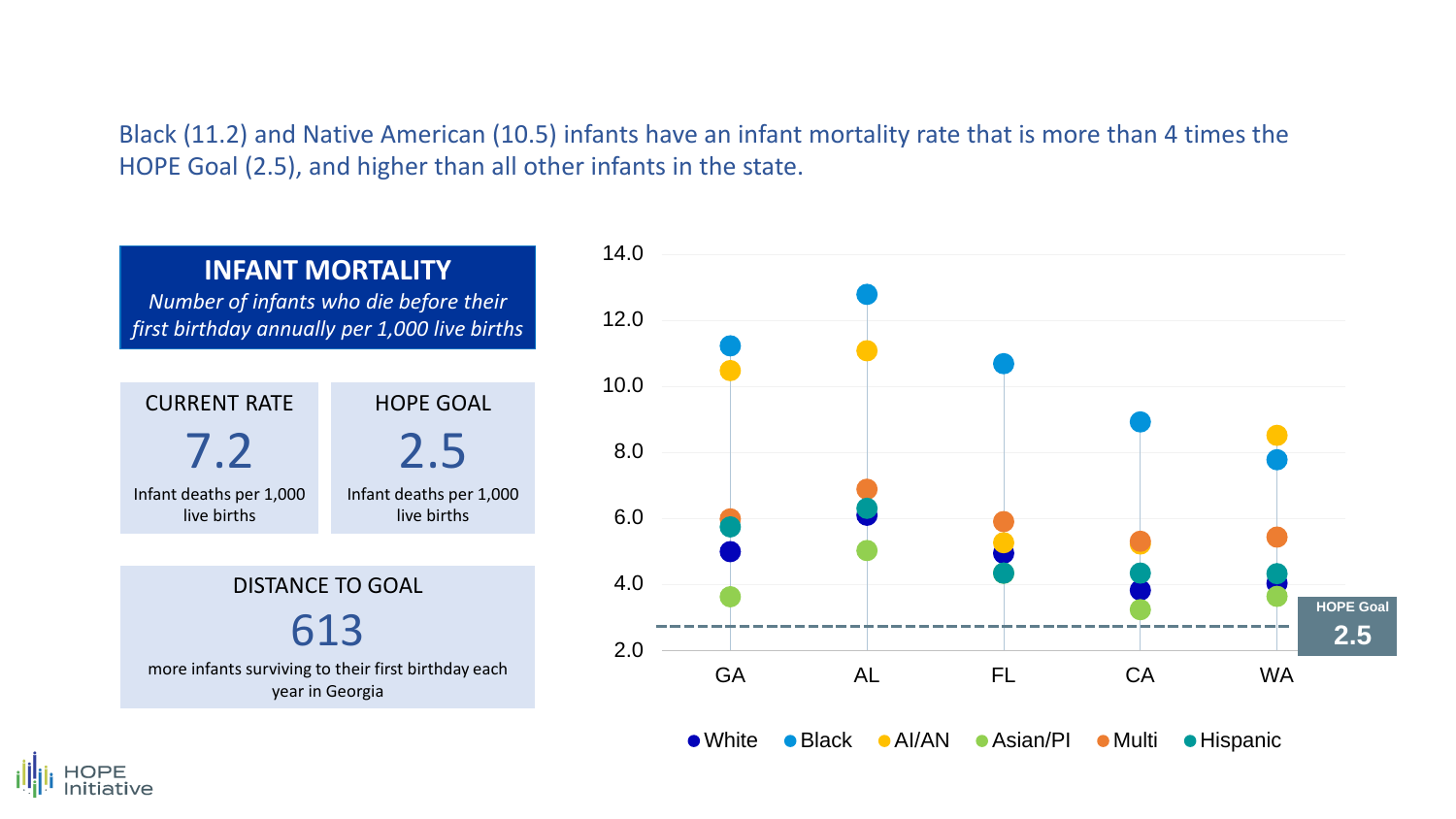Hispanic adults are not only farthest from the HOPE Goal for health status compared to all other groups in Georgia, but they are farther than Hispanic adults in other states.





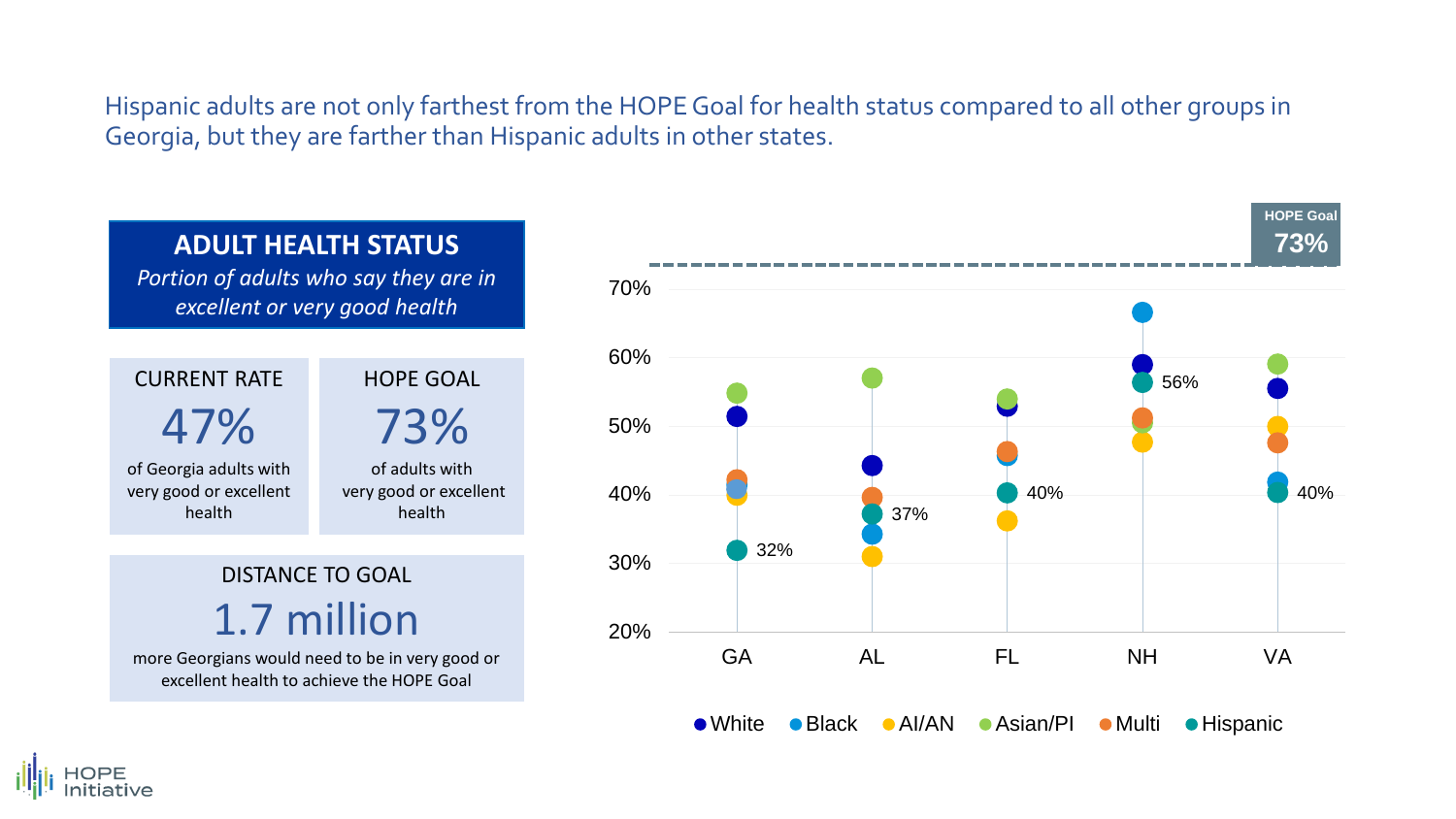**HOPE Goal**  Hispanic, Native American, and Black adults in Georgia face the greatest barriers to achieving a livable income. Whereas 73% of White adults have a livable income, rates are far lower for Hispanic (46%), Native American (51%), and Black (53%) adults.



• White • Black • AI/AN • Asian/PI • Multi • Hispanic

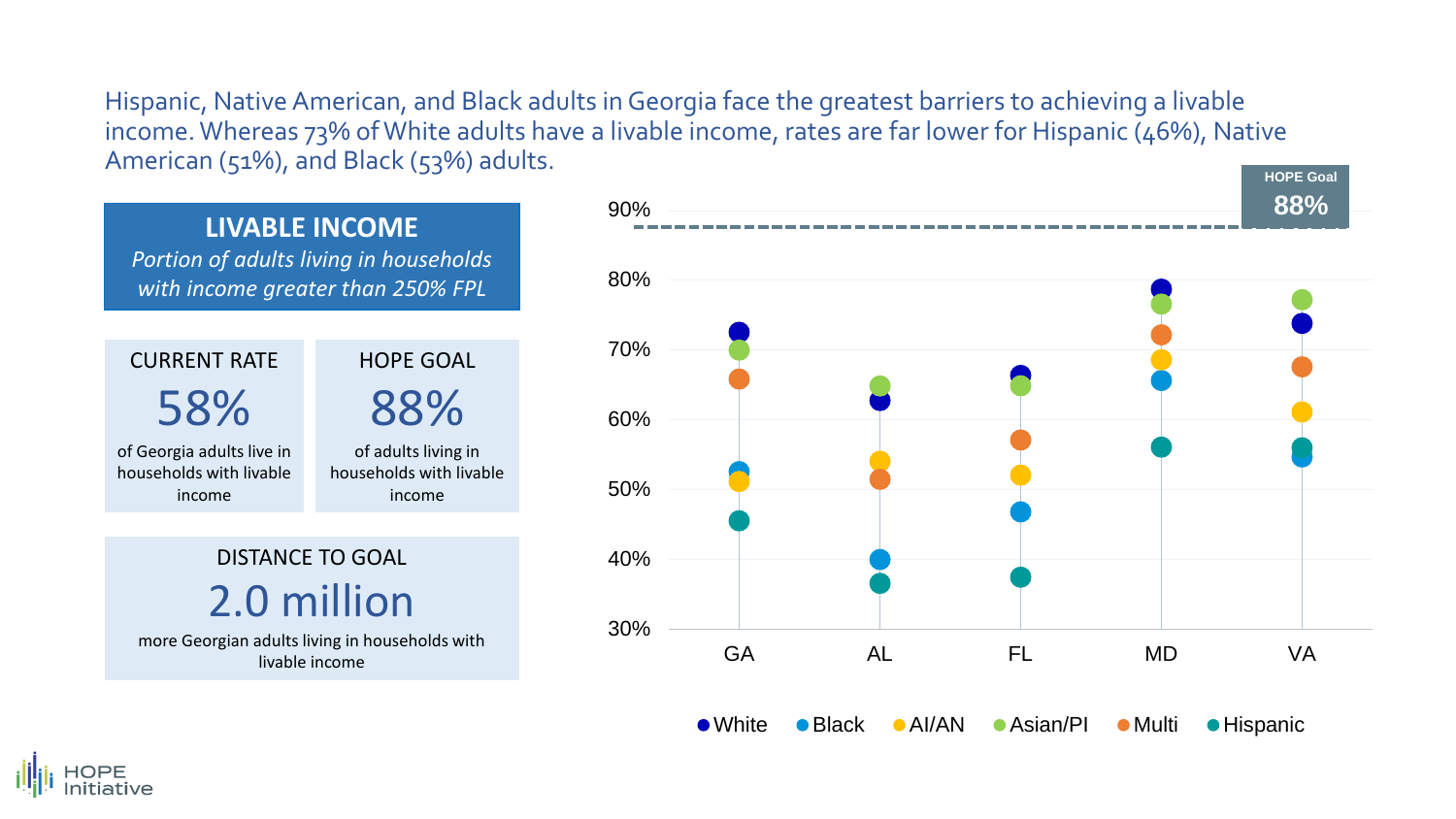#### Key Takeaway 3: Racial and ethnic groups facing the greatest systemic barriers to basic life opportunities also face the poorest health outcomes in the state.

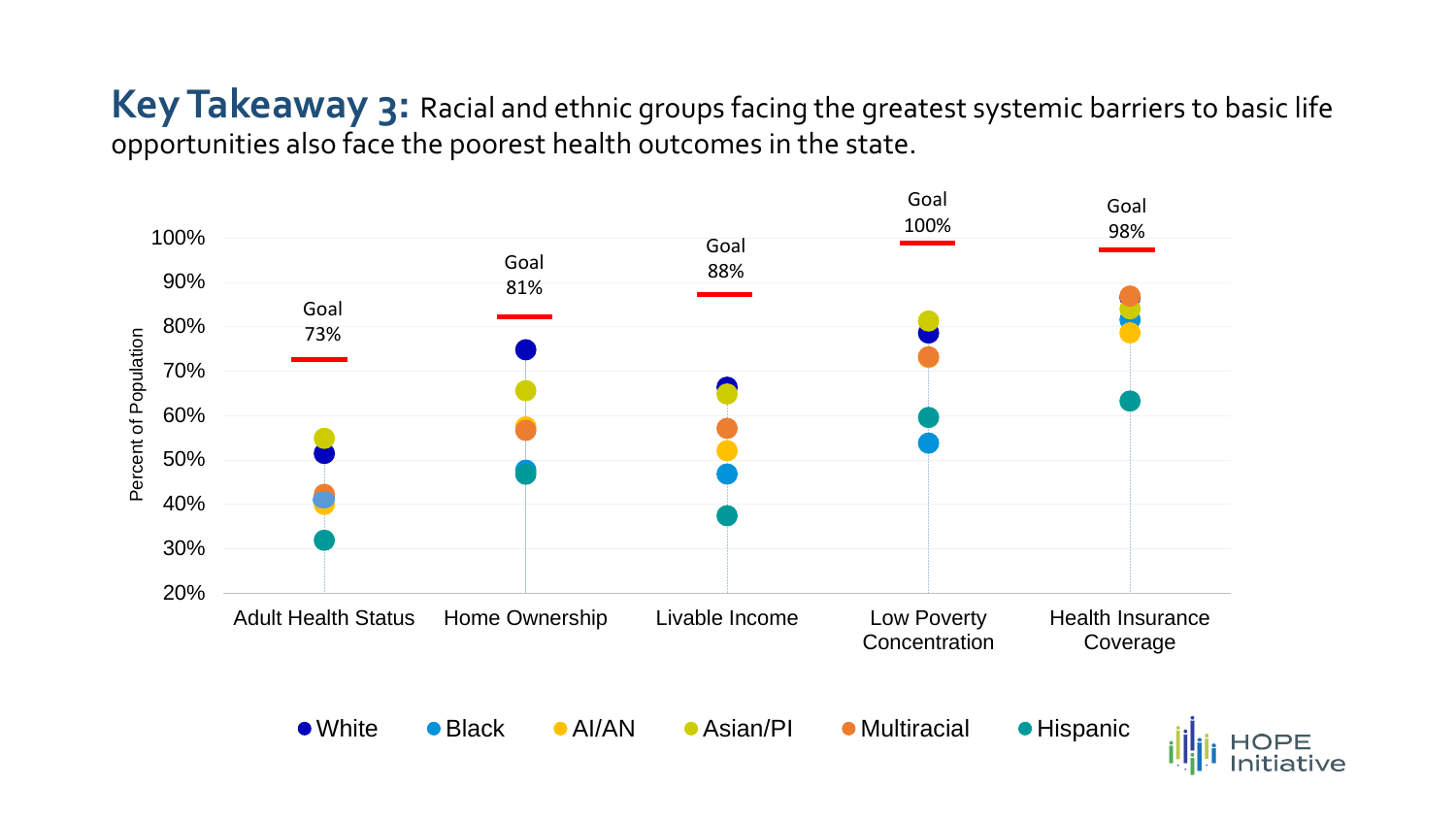**Key Takeaway 4:** On some indicators, such as Food Security, all Georgians have a greater distance to go to achieve the HOPE Goal compared to their peers in other states.

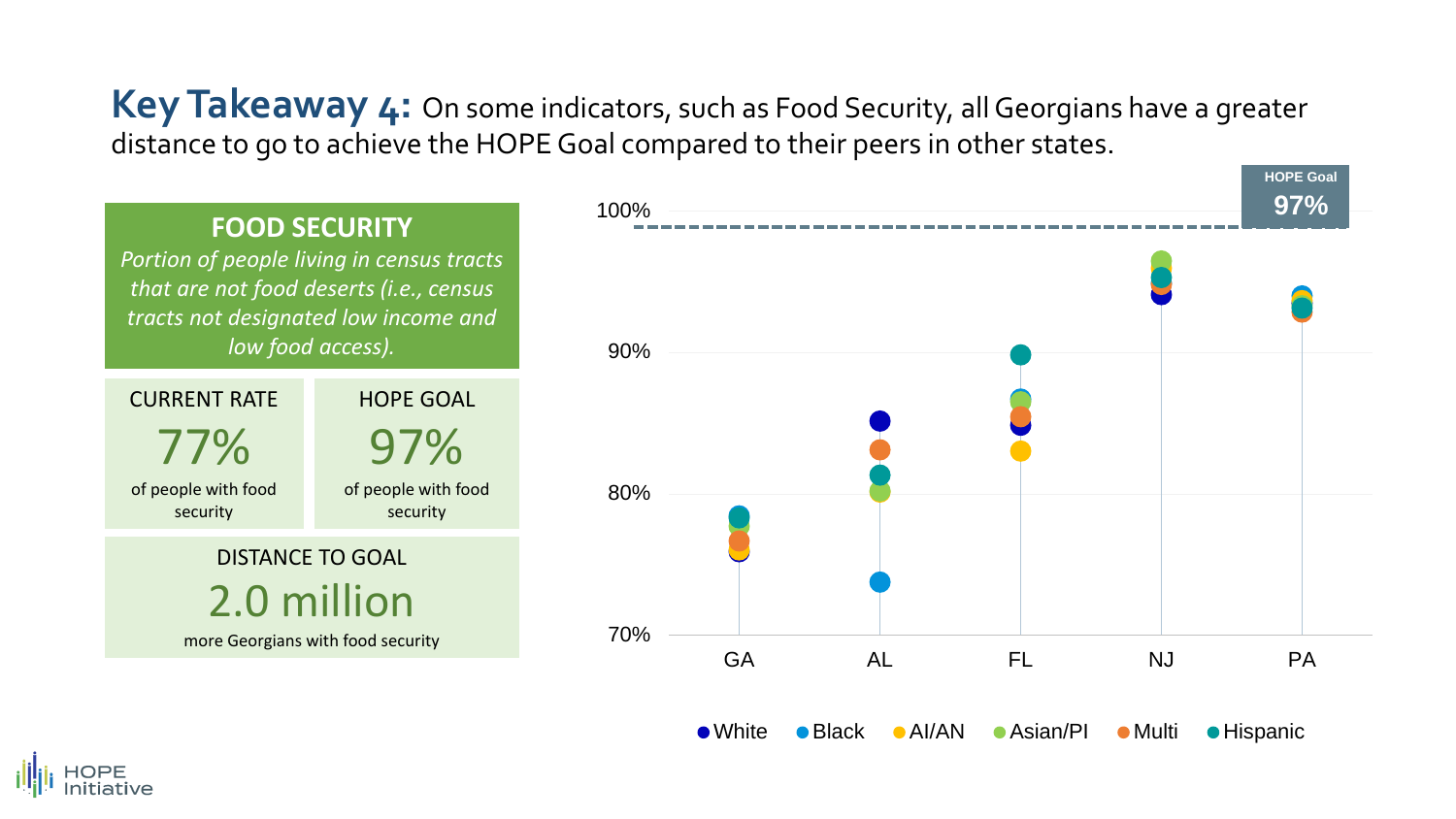**Key Takeaway 5:** Systemic investments to achieve HOPE's equity goals in opportunity and health can help lift the boat for all Georgians, and especially for people of color who have long endured the effects of systemic racism.



**NEIGHBORHOOD POVERTY CONCENTRATION HOPE Goal: 100%**

Achieving the HOPE Goal means

#### **3.0 Million**

more Georgians would live in neighborhoods with low poverty, including:

**1.4 Million Black 1.2 Million White 363,000 Hispanic 66,000 Asian & Pacific Islander 42,000 Multiracial 6,000 Native American**



**LIVABLE INCOME HOPE Goal: 88%**

Achieving the HOPE Goal means

#### **2.0 Million**

more Georgians would live in households earning a livable income, including:

#### **835,000 White**

**806,000 Black 249,000 Hispanic 62,000 Asian & Pacific Islander 21,000 Multiracial 5,600 Native American**



**ADULT HIGH HEALTH STATUS HOPE Goal: 73%**

#### Achieving the HOPE Goal means **1.7 Million**

more Georgians would be in excellent or very good health, including:

**844,000 White 622,000 Black 204,000 Hispanic 49,000 Asian & Pacific Islander 21,000 Multiracial 5,200 Native American**

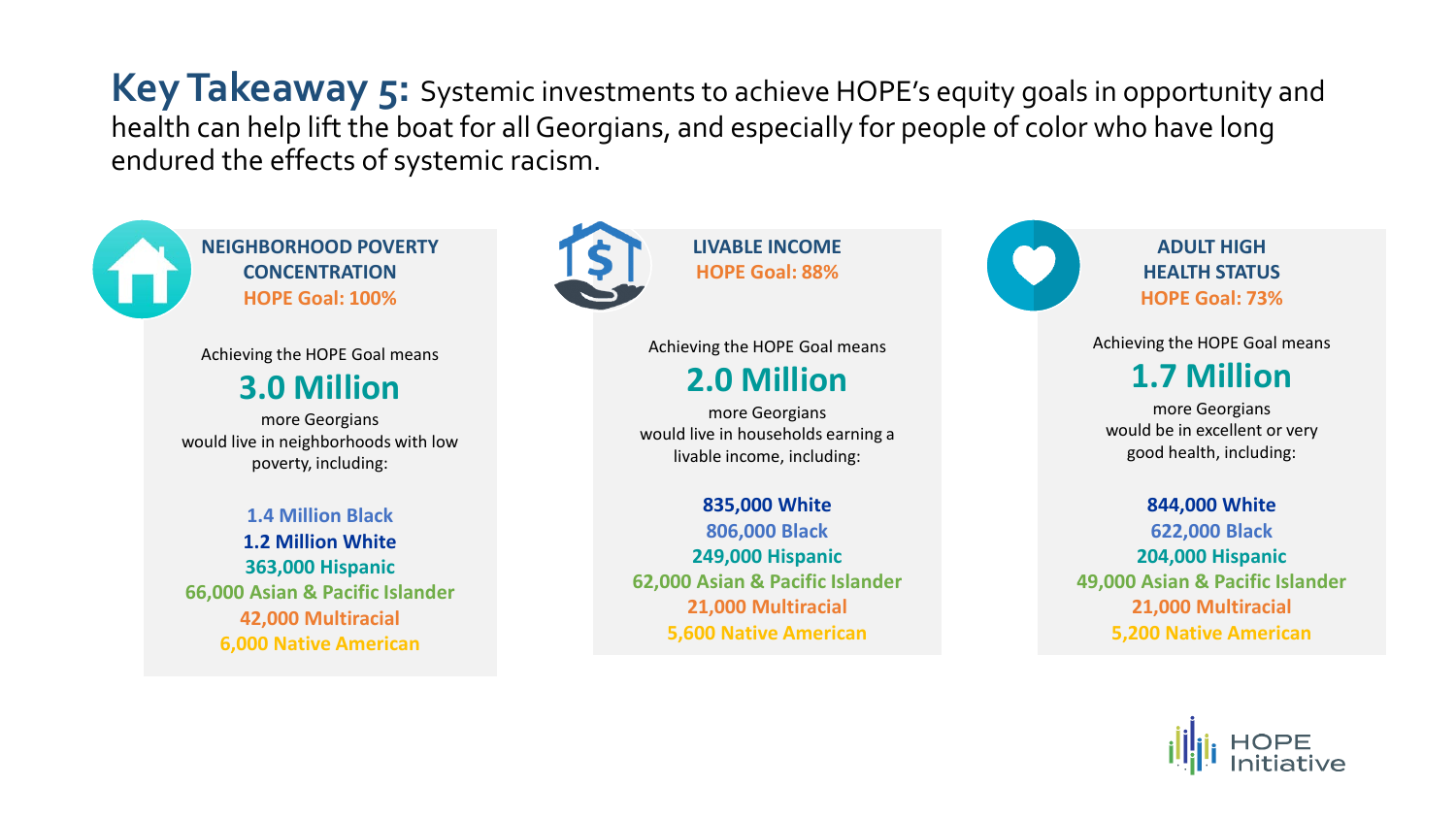# How Can HOPE's Data Inform State Action for Health Equity?



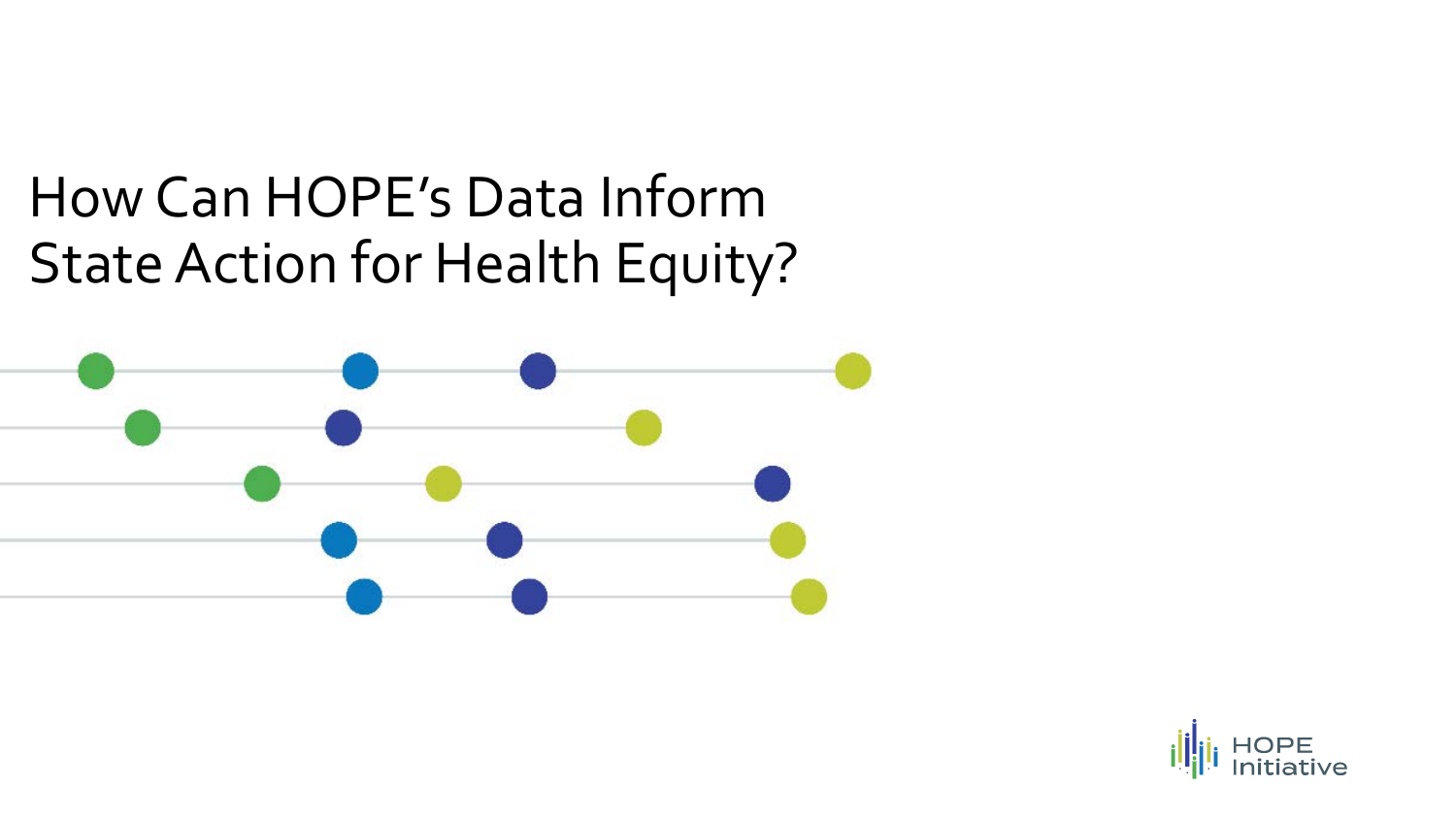### HOPE provides a new way to frame & communicate equity priorities for bipartisan advocacy and policy change

- Shifts the narrative from deficits and disparities
- Recognizes the interconnectedness of people's health
- Focuses on building opportunities for all to thrive
- Shows what's possible for achieving equity in society

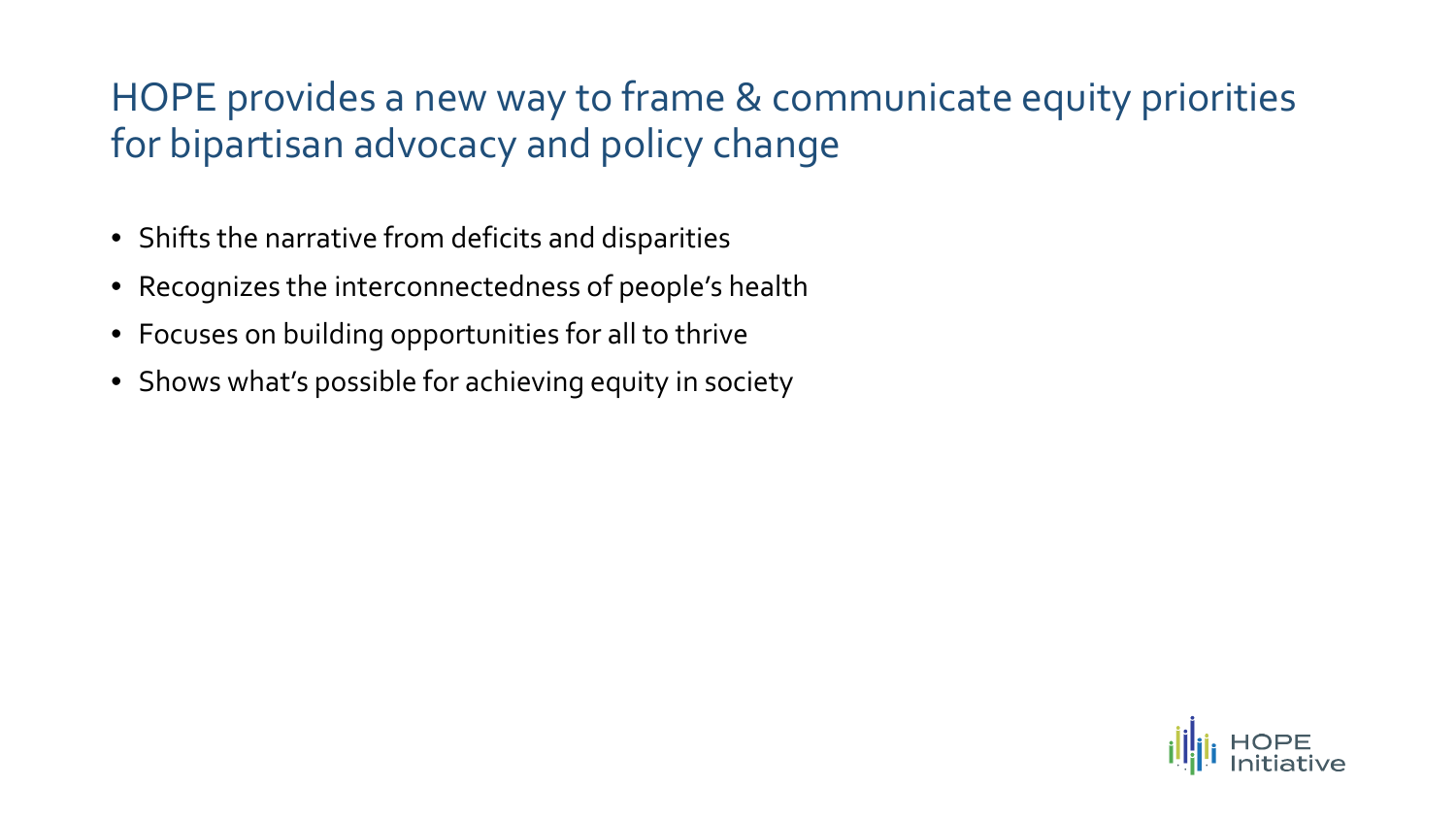### HOPE provides a starting point to help states on their equity journey

- Identify racial and health equity gaps
- Set evidence-informed equity goals (i.e., HOPE Goals)
- Measure distance to go for achieving equity
- Chart a path for equity action



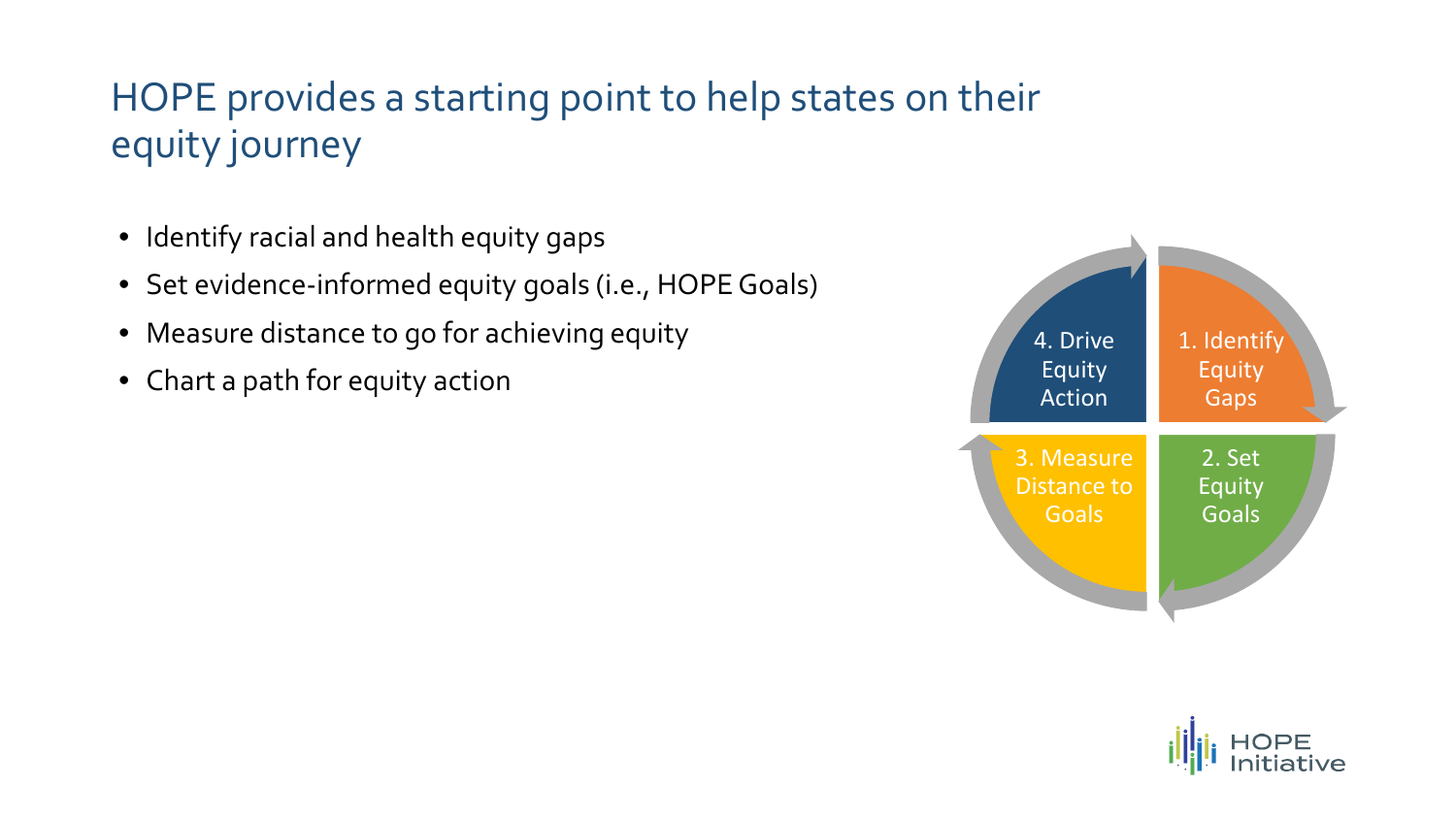### HOPE helps identify common and distinct challenges faced by racial and ethnic groups to inform policy solutions

| <b>Equity</b><br><b>Gaps</b>                                      | What does this<br>mean?                                                                                                                  | <b>Examples from HOPE's Data for Georgia</b>                                                                                                                                                                                                                                                                                                                                                                                                                                                                   | <b>Levels of Action</b>                                                                         |
|-------------------------------------------------------------------|------------------------------------------------------------------------------------------------------------------------------------------|----------------------------------------------------------------------------------------------------------------------------------------------------------------------------------------------------------------------------------------------------------------------------------------------------------------------------------------------------------------------------------------------------------------------------------------------------------------------------------------------------------------|-------------------------------------------------------------------------------------------------|
| <b>Narrow</b><br>$\mathbf{gaps} - \mathbf{all}$<br>faring<br>well | All people are faring<br>well                                                                                                            | $-n/a$                                                                                                                                                                                                                                                                                                                                                                                                                                                                                                         | Continued monitoring<br>and refinement of<br>policies and programs<br>that work for all people  |
| <b>Narrow</b><br>$\mathbf{gaps}-\mathrm{all}$<br>faring<br>poorly | All people are faring<br>poorly, especially<br>compared to their<br>peers across other<br>states                                         | --Food security – all Georgians lag on this indicator                                                                                                                                                                                                                                                                                                                                                                                                                                                          | Need for broad, systemic<br>policies and programs<br>that benefit all people                    |
| <b>Wide</b><br>gaps                                               | Wide gaps in<br>opportunity and health,<br>indicating programs<br>and policies either exist<br>for some or advantage<br>some over others | --Black Georgians face greatest challenges in access to low poverty,<br>low crime neighborhoods & housing measures; Black youth more<br>likely to be disconnected<br>--Black and Native American infants have the poorest outcomes<br>--Native Americans and Whites are least likely to live in areas with<br>adequate access to primary and psychiatric care<br>--Hispanic Georgians face the greatest challenges with post-<br>secondary education, employment, livable income and health<br>coverage/access | Broad, systemic policies<br>and programs<br>and/or<br>Tailored, population-<br>specific actions |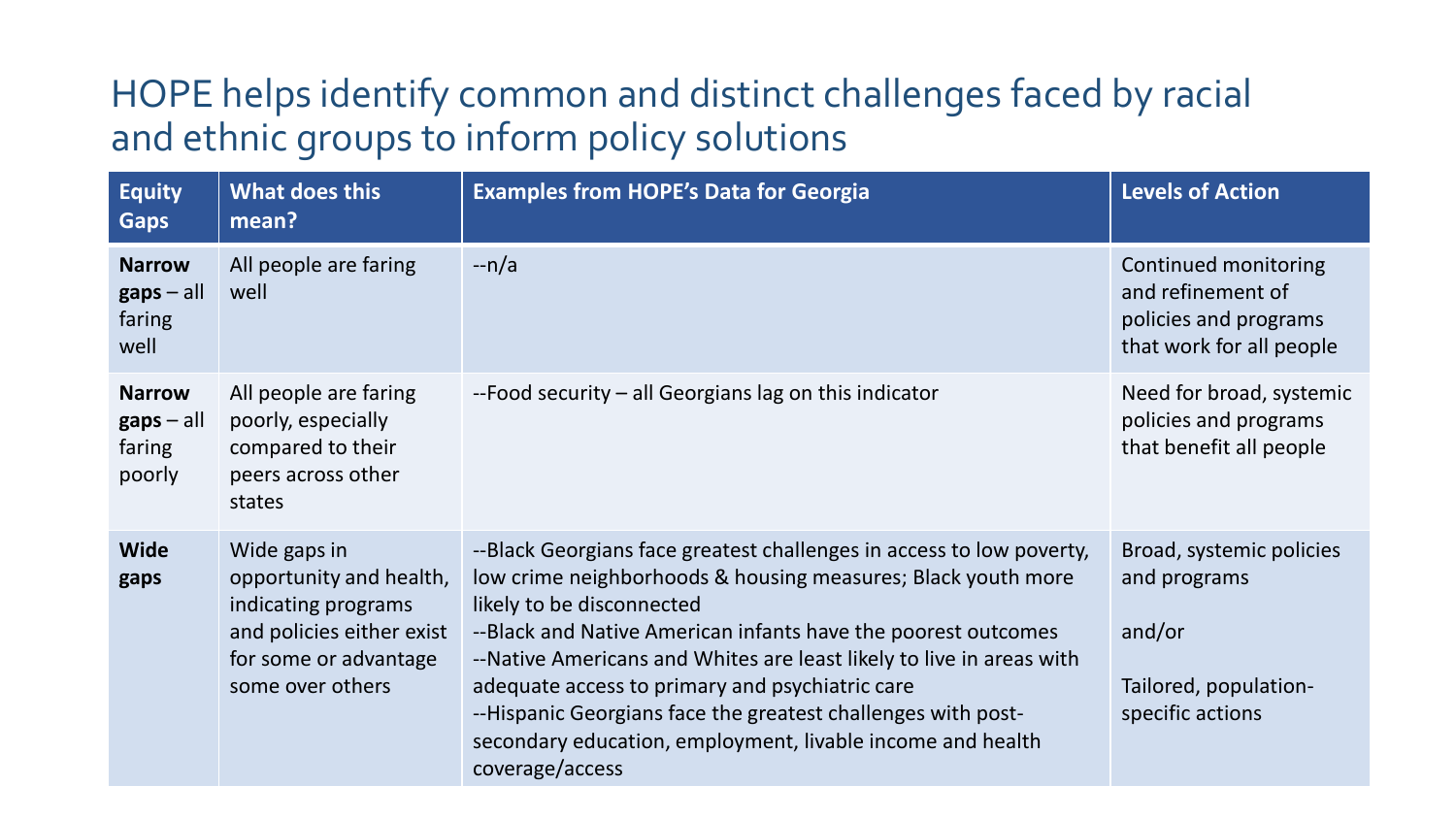### HOPE identifies "bright spots" or states leading in equity progress

- What can we learn about the conditions that have enabled some states to narrow equity gaps and achieve good outcomes for opportunity and health for all?
	- e.g., health insurance coverage in Massachusetts and Hawaii
	- e.g., food security in New York and New Jersey
	- e.g., low poverty concentration neighborhoods in New Hampshire

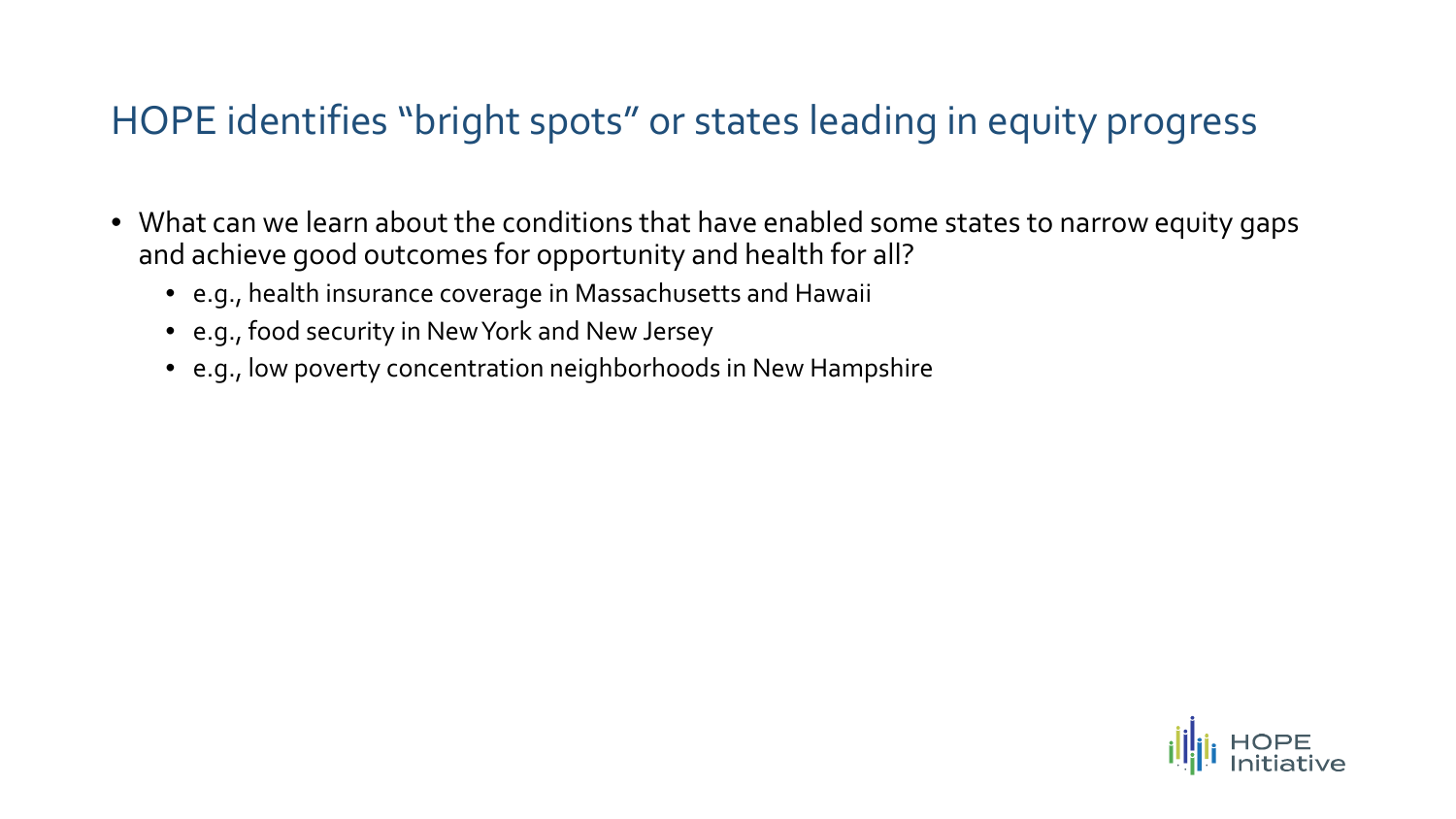### HOPE can help states contextualize their COVID-19 data & develop long-term recovery and rebuilding priorities from an equity lens



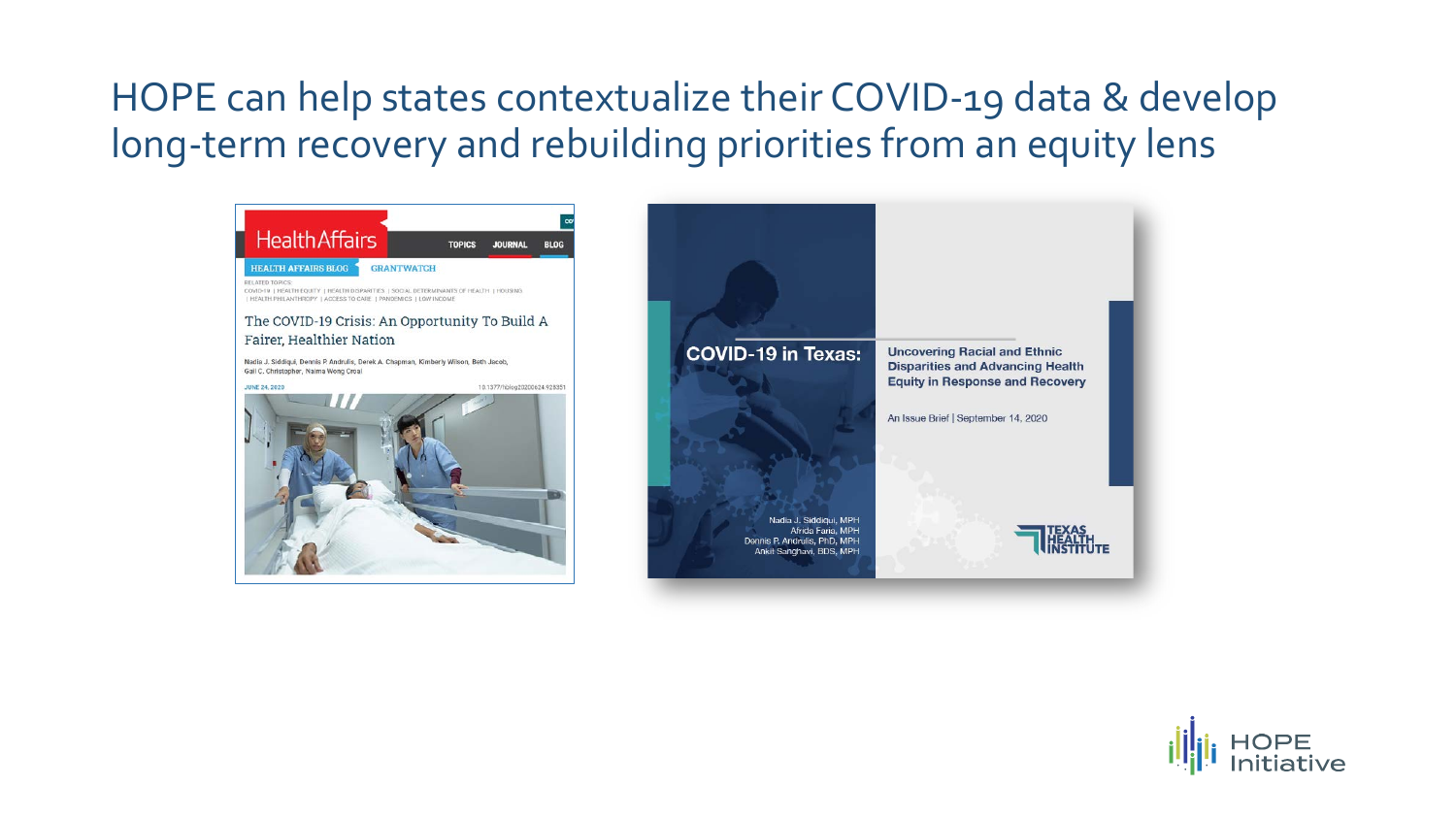## HOPE Team -Acknowledgements

#### **National Collaborative for Health Equity**

- Gail C. Christopher, DN, Principal Investigator
- Naima Wong Croal, PhD, MPH, Consulting Director
- Michael Frisby, Communications Consultant

#### **Texas Health Institute**

- Dennis P. Andrulis, PhD, Co-Principal Investigator
- Nadia Siddiqui, MPH, Data Director
- Kim Wilson, DrPH, Lead Data Consultant
- Afrida Faria, MPH, Data Analyst
- Kimberly Cooper, Health Equity Intern

#### **VCU Center on Society and Health**

- Derek A. Chapman, PhD, Co-Principal Investigator
- Sarah Blackburn, MS, Communications
- Latoya Hill, MPH, Data Analyst

#### **Special Acknowledgments**

- Brian Smedley, PhD, American Psychological Association
- Steven Woolf, MD, MPH, Virginia Commonwealth University
- Tracy Orleans, PhD, Robert Wood Johnson Foundation (retired)
- Dwayne Proctor, PhD, Robert Wood Johnson Foundation
- Elaine Arkin, special adviser to Robert Wood Johnson Foundation
- Maryam Khojasteh, PhD, Robert Wood Johnson Foundation